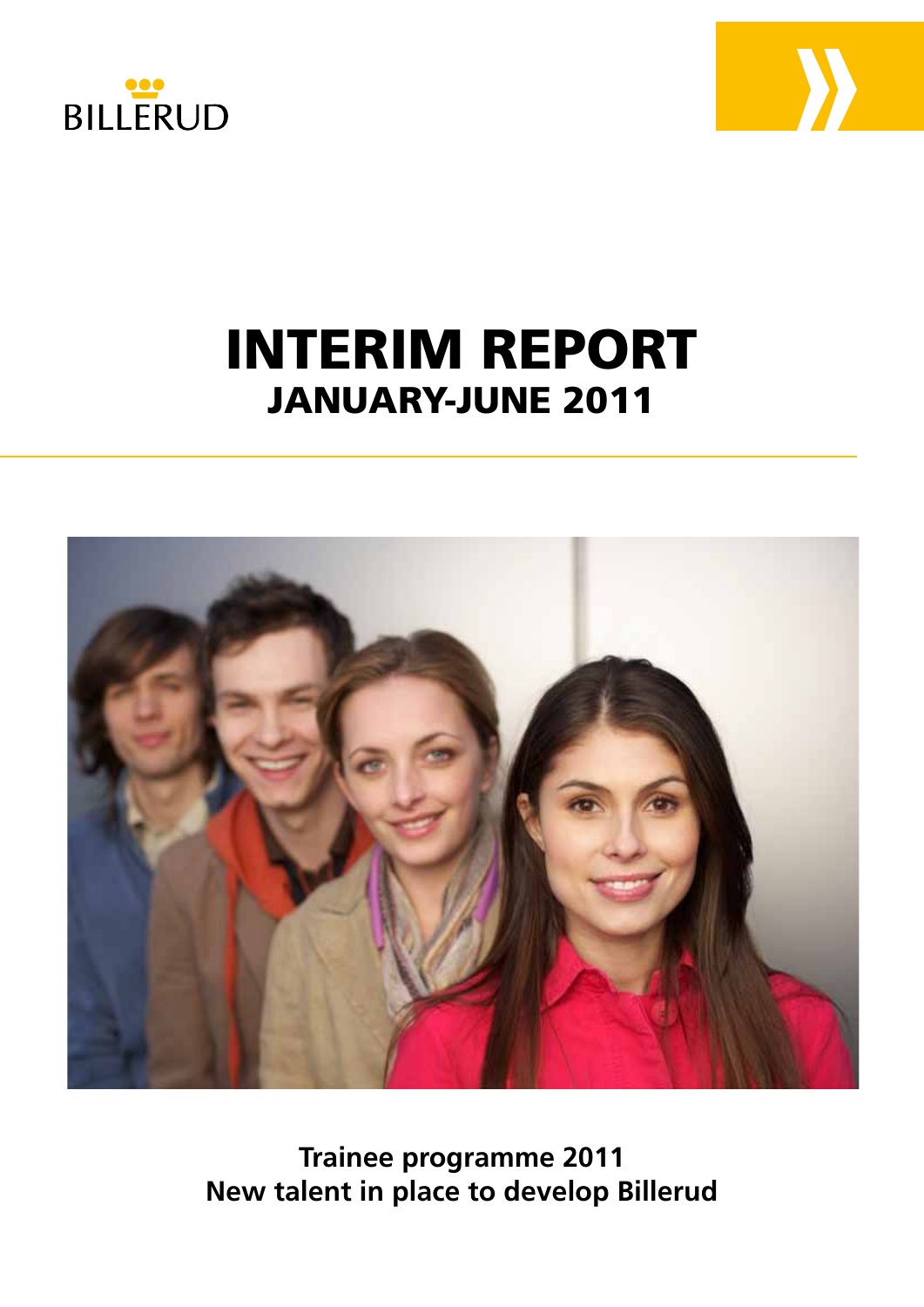# Trainee programme 2011 New talent in place to develop Billerud

Billerud is establishing new contacts and co-operation further down the value chain. This involves continuing to strengthen the organisation's skills, both at the mills and in the business areas, in order to meet these new challenges. If the company is to remain competitive and innovative, the ability to recruit and retain competent and motivated employees is key.

It is therefore highly gratifying that for the second consecutive year Billerud attracted a very large number of applicants for the 2011 trainee programme. In September, ten selected talents will be welcomed to the programme and contribute to Billerud's future development.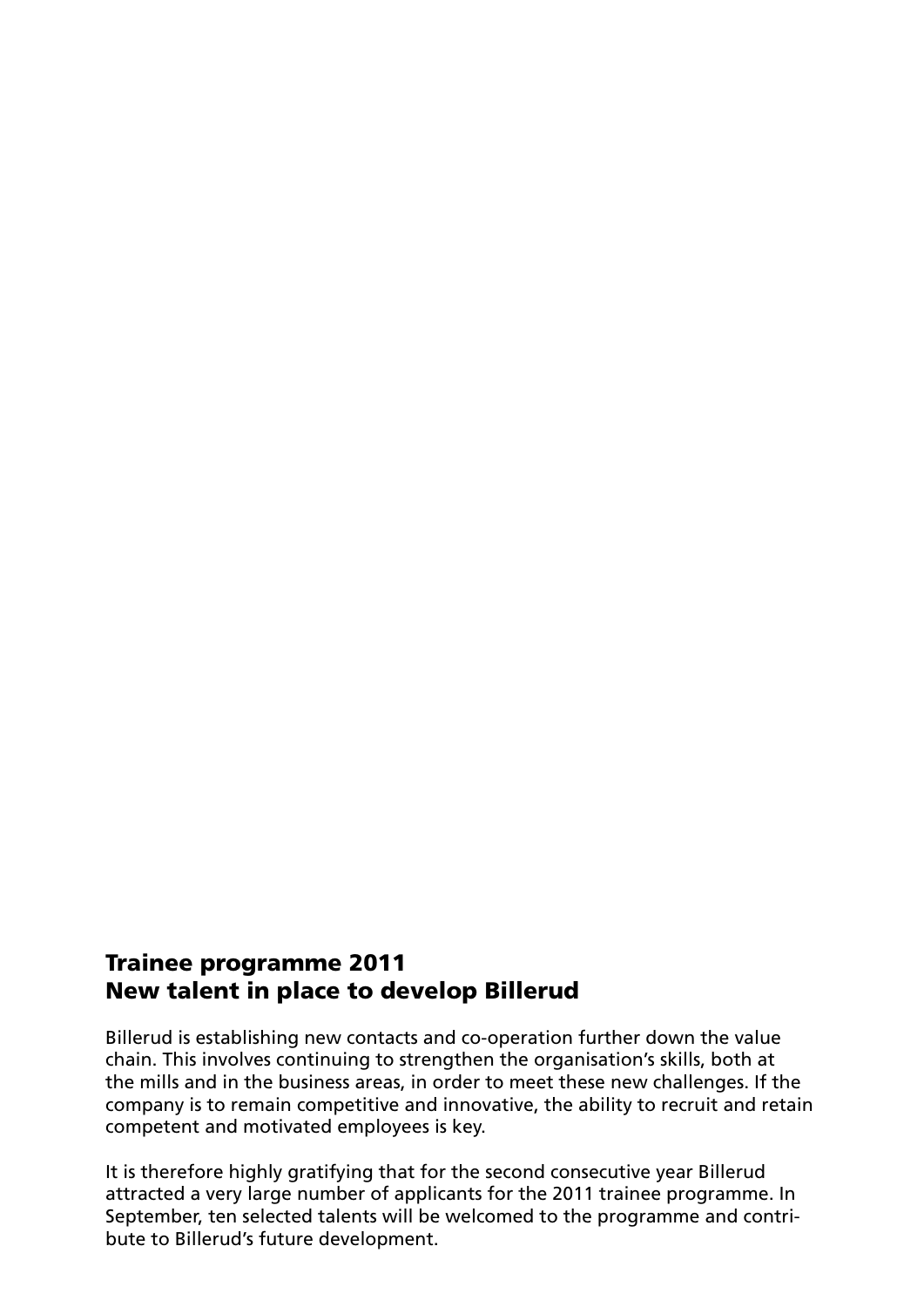# **BILLERUD**

# **Interim report January-June 2011**

**Submitted for publication at 10.30 CET on 21 July 2011**

|                                      |         | 3 months | 6 months |         |         |
|--------------------------------------|---------|----------|----------|---------|---------|
|                                      | Apr-Jun | Jan-Mar  | Apr-Jun  | Jan-Jun | Jan-Jun |
|                                      | 2011    | 2011     | 2010     | 2011    | 2010    |
| Net sales, SEKm                      | 2 3 8 3 | 2 5 4 7  | 2 108    | 4 9 3 0 | 4 2 9 8 |
| EBITDA, SEKm                         | 426     | 485      | 350      | 911     | 730     |
| Operating profit/loss, SEKm          | 275     | 332      | 201      | 607     | 435     |
| Operating margin, %                  | 12%     | 13%      | 10%      | 12%     | 10%     |
| Profit/Loss before tax, SEKm         | 263     | 320      | 182      | 583     | 394     |
| Net profit/loss for the period, SEKm | 194     | 235      | 134      | 429     | 290     |
| Earnings per share, SEK              | 1,88    | 2,28     | 1,30     | 4,16    | 2,82    |

# **January-June 2011 compared with the same period in 2010**

- Net sales amounted to SEK 4 930 million (4 298), an increase of 15%.
- Operating profit amounted to SEK 607 million (435), corresponding to a margin of 12% (10).
- Profit for the period amounted to SEK 429 million (290).
- Earnings per share amounted to SEK 4.16 (2.82).
- The 2011 Annual General Meeting resolved in accordance with the Board's proposal to issue a dividend of SEK 3.50 (0.50) per share for 2010.

# **April-June 2011 compared with January-March 2011**

- Net sales amounted to SEK 2 383 million (2 547).
- Operating profit amounted to SEK 275 million (332). The decrease corresponds to the extra costs incurred in the second quarter due to implementation of a periodic maintenance shutdown at the Skärblacka mill.
- The order situation remained good although at a lower and more normal level.
- Price increases announced for the quarter for packaging paper resulted in higher prices in local currency with an average of over 3% compared with the first quarter.

# **Outlook for the full-year 2011**

- The order situation at the start of the third quarter remains good and at normal levels.
- Additional price increases have not been announced.
- Continued stable development expected in the third quarter.
- Unease in the financial market and its effect on the business cycle make development in the subsequent period somewhat more uncertain.

For further information in connection with this report, please contact Per Lindberg, President and CEO, +46 70 248 15 17 or Bertil Carlsén, CFO, +46 730 211 092

# **Billerud's CEO Per Lindberg and CFO Bertil Carlsén will present the interim report at a press and analyst conference on Thursday, 21 July at 13.00 CET. Venue: Spårvagnshallarna, Birger Jarlsgatan 57 A, Stockholm.**

Billerud AB (publ) Box 703, 169 27 Solna Reg. no. 556025-5001

Tel +46 8 553 335 00 Fax +46 8 553 335 60 E-mail: ir@billerud.com

*Billerud is a packaging paper company. The business concept is to offer customers packaging material and solutions that promote and protect their products – packaging that is attractive, strong and made of renewable material. Billerud has a world-leading position within several product segments, both within paper for consumer packaging and for industrial applications. Production takes place at the Group's three integrated pulp and paper mills in Sweden, and at a paper mill in the UK.*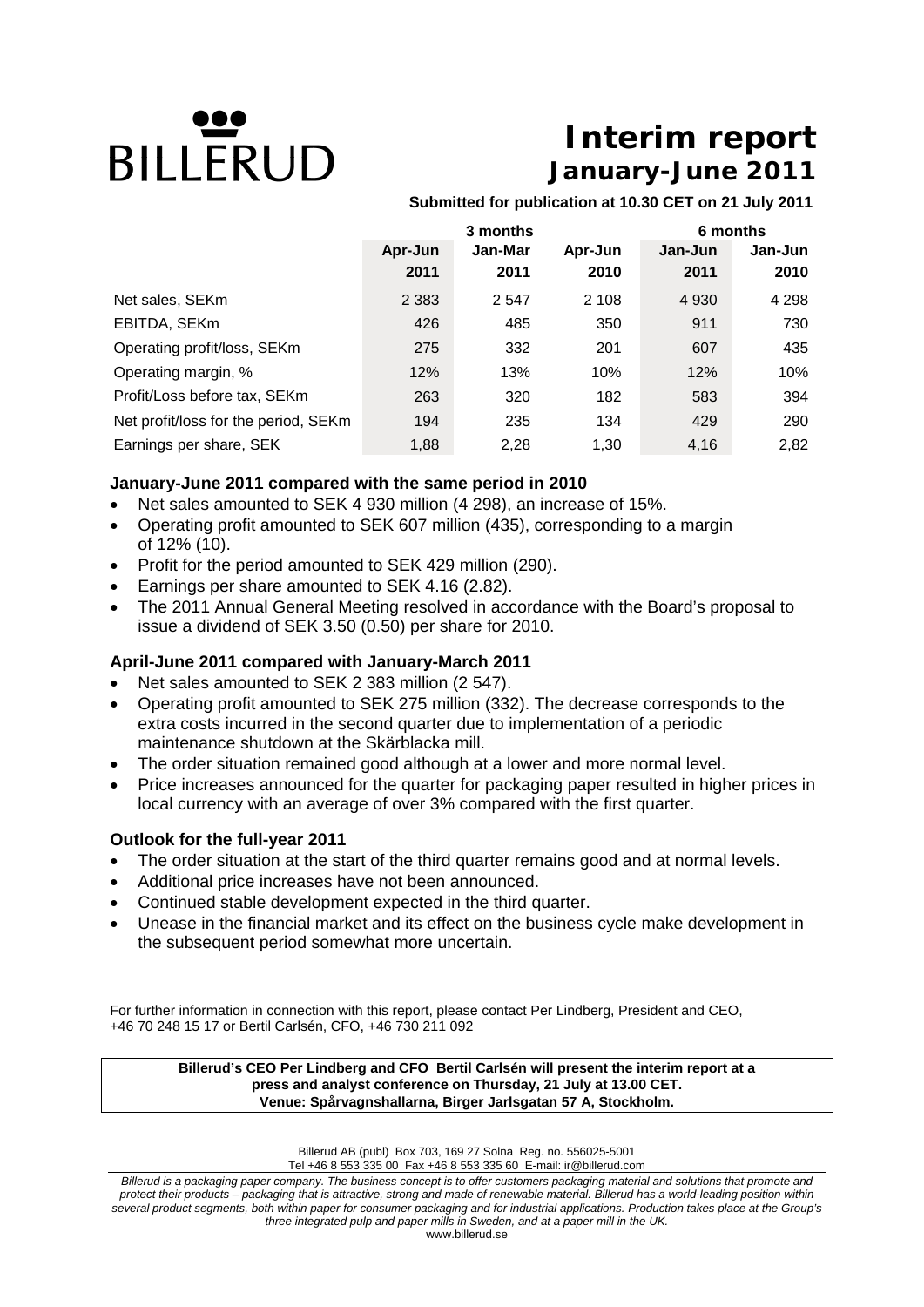# **Comments by Billerud's CEO Per Lindberg:**

# *Another strong quarter*

*"Billerud's earnings remain strong. We have an operating margin of 12%, a cash flow from operating activities of 20% of sales and a return on equity of 19%. The SEK 57 million lower operating profit compared with the first quarter mainly corresponds to costs for the periodic maintenance shutdown in Skärblacka which was carried out in the second quarter. So underlying earnings for the second quarter were just as strong as in the previous quarter. The market situation remained favourable with a good balance in the markets. The very strong order books and sold volumes during the first quarter are now down at more normal levels, however. Price increases announced in the first quarter have had an effect and the increases implemented compensated for higher costs and the stronger Swedish krona.* 

*Efforts to strengthen Billerud's competence and understanding of end customers' requirements for packaging and packaging solutions are ongoing. During the second quarter we accepted ten new, young trainees to our trainee programme which was started last year. They start their training in the autumn together with a number of internally recruited talents. Our further development of the product FibreForm® has led to a number of new customer contacts with whom we are working to develop new packaging solutions.* 

*Billerud is strengthening its position within the packaging industry by investing in a minority stake in PACCESS Packaging, a US based company with numerous operations throughout Asia. This investment marks an additional step for Billerud to become a more customer- and solution-driven company. We see that packaging optimisation with regard to function, material, design and sustainability are becoming increasingly important to brand owners. With Billerud's expertise with renewable materials and PACCESS Packaging's established customer base, broad knowledge of packaging development and deep experience in Asia, we will create a strong platform for future growth. We will immediately expand our position in Asia, a key growth market.* 

*I* see good opportunities for a continued positive development for Billerud, in both the short *term and going forward."* 

# **Billerud Group**

# **Market**

Billerud offers the global packaging market innovative and sustainable products and services. The Group has a leading position in new-fibre based packaging paper. The packaging market shows continued positive development primarily due to increased globalisation, greater prosperity and changed consumption patterns.

Demand within most of Billerud's packaging paper segments was good during the second quarter. The order situation remained good although at a lower and more normal level. Prices in local currency increased by an average of over 3% during the quarter compared with the first quarter.

Demand for market pulp (NBSK) remained good during the second quarter. Two price increase were announced for Europe during the quarter – USD 1 010 per tonne for April and USD 1 040 per tonne for June. The price increase announced for June was not fully implemented but stayed at approximately USD 1 025 per tonne, due to lower demand from China and seasonally lower demand in Europe. Furthermore the EUR/USD strengthened after the announcement of the June price increase. The price level in Europe thus increased by approximately USD 45 per tonne during the quarter.

Billerud's total sales volumes amounted to 335 000 tonnes in the second quarter of 2011, a decrease of 9% compared with the previous quarter. The lower sales volumes in the second quarter are due to a periodic maintenance shutdown at Skärblacka mill and to volumes which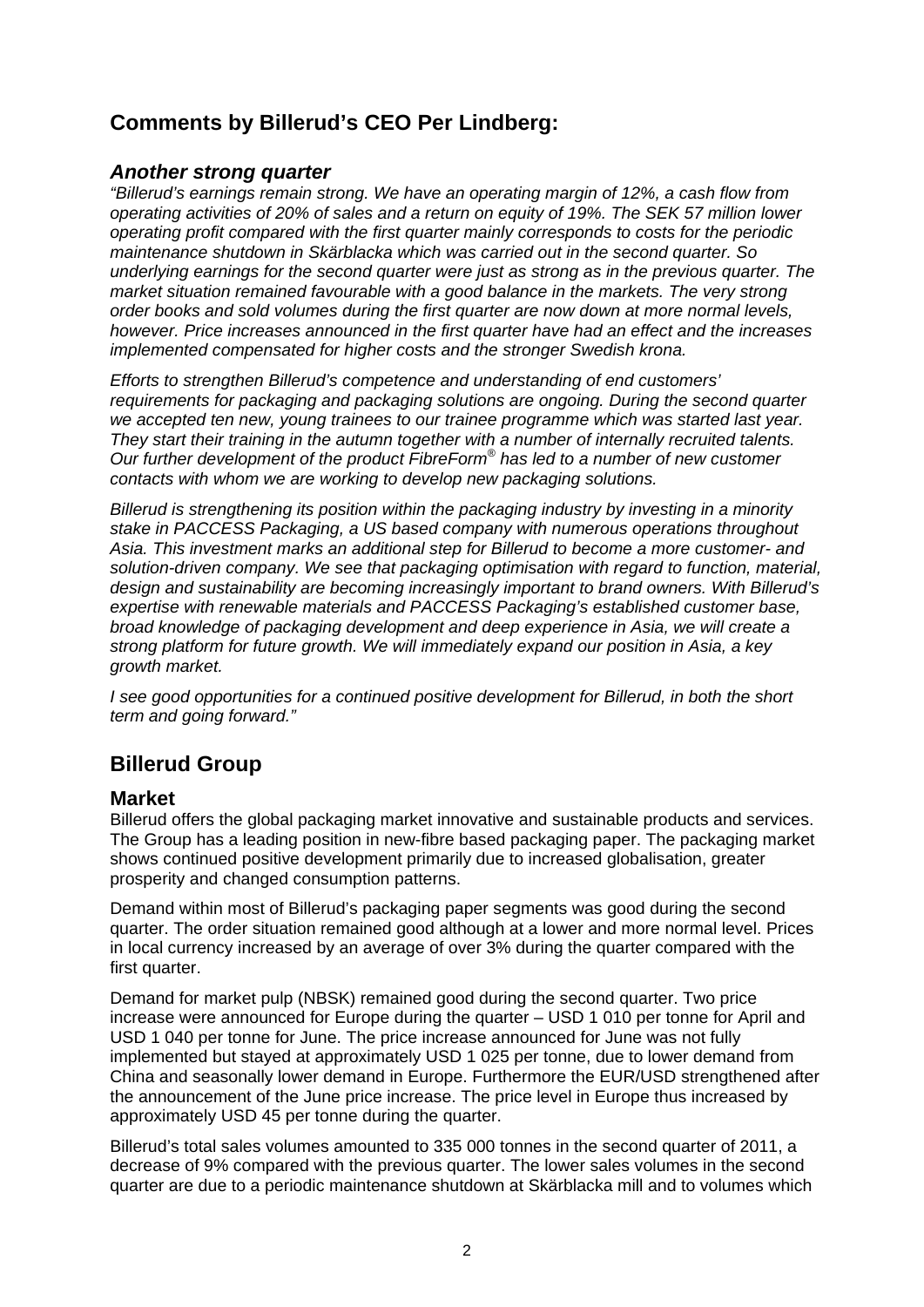should have been delivered in December 2010 being delivered in the first quarter of 2011. This resulted in higher volumes during the first quarter. Compared with the same period in the previous year sales volumes rose 8%.

During the quarter sales volumes for packaging paper amounted to 254 000 tonnes, a decrease of 11% compared with the previous quarter and an increase of 7% compared with the same period in the previous year.

During the quarter sales volumes of market pulp amounted to 81 000 tonnes, a decrease of 2% compared with the previous quarter and an increase of 14% compared with the same period in the previous year.

# **Sales and results**

# *Second quarter compared with first quarter*

Net sales amounted to SEK 2 383 million, a decrease of 6% compared with the first quarter. The decrease is due to lower sales volumes due to the periodic maintenance shutdown in Skärblacka and the fact that sales volumes in the previous quarter were historically very high. Improved prices had a positive effect on net sales.

Operating profit amounted to SEK 275 million, a decrease of SEK 57 million. The change in operating profit is shown in the table below. The operating margin amounted to 12% (13).

# **Change in operating profit compared with previous quarter**

| <b>SEKm</b>                                           | Jan-Mar 11/<br>Okt-Dec 10 | Apr-Jun 11/<br>Jan-Mar 11 |
|-------------------------------------------------------|---------------------------|---------------------------|
| Sales and production volumes, incl. product mix       | 51                        | -83                       |
| Selling prices (in respective sales currency)         | 46                        | 81                        |
| Change in variable costs                              | $-78$                     | $-5$                      |
| Change in fixed costs                                 | 49                        | $-51$                     |
| Change in depreciation                                | 13                        | 2                         |
| Effects of exchange rate fluctuations, incl. hedging* | $-75$                     | $-1$                      |
| Total change in operating profit/loss                 | 6                         | -57                       |

\* Effects of exchange rate fluctuations totalling SEK -1 million comprise the following components: changed spot rates SEK -12 million, currency hedging SEK -47 million and currency effects from remeasurement of trade receivables and payments from customers SEK 58 million.

The periodic maintenance shutdown at Skärblacka is estimated to have charged the second quarter with costs of SEK 56 million. Lower sales and production volumes had a negative impact on operating profit of SEK 83 million. Improved selling prices in local currency had a positive impact of SEK 81 million. The packaging paper segment increased its prices in local currency by an average of over 3% compared with the first quarter. Variable costs rose by SEK 5 million, of which the effect of increased wood prices was SEK 1 million. Fixed costs increased by SEK 51 million. The increase was mainly attributable to maintenance work, as a result of the periodic maintenance shutdown at Skärblacka and other maintenance work.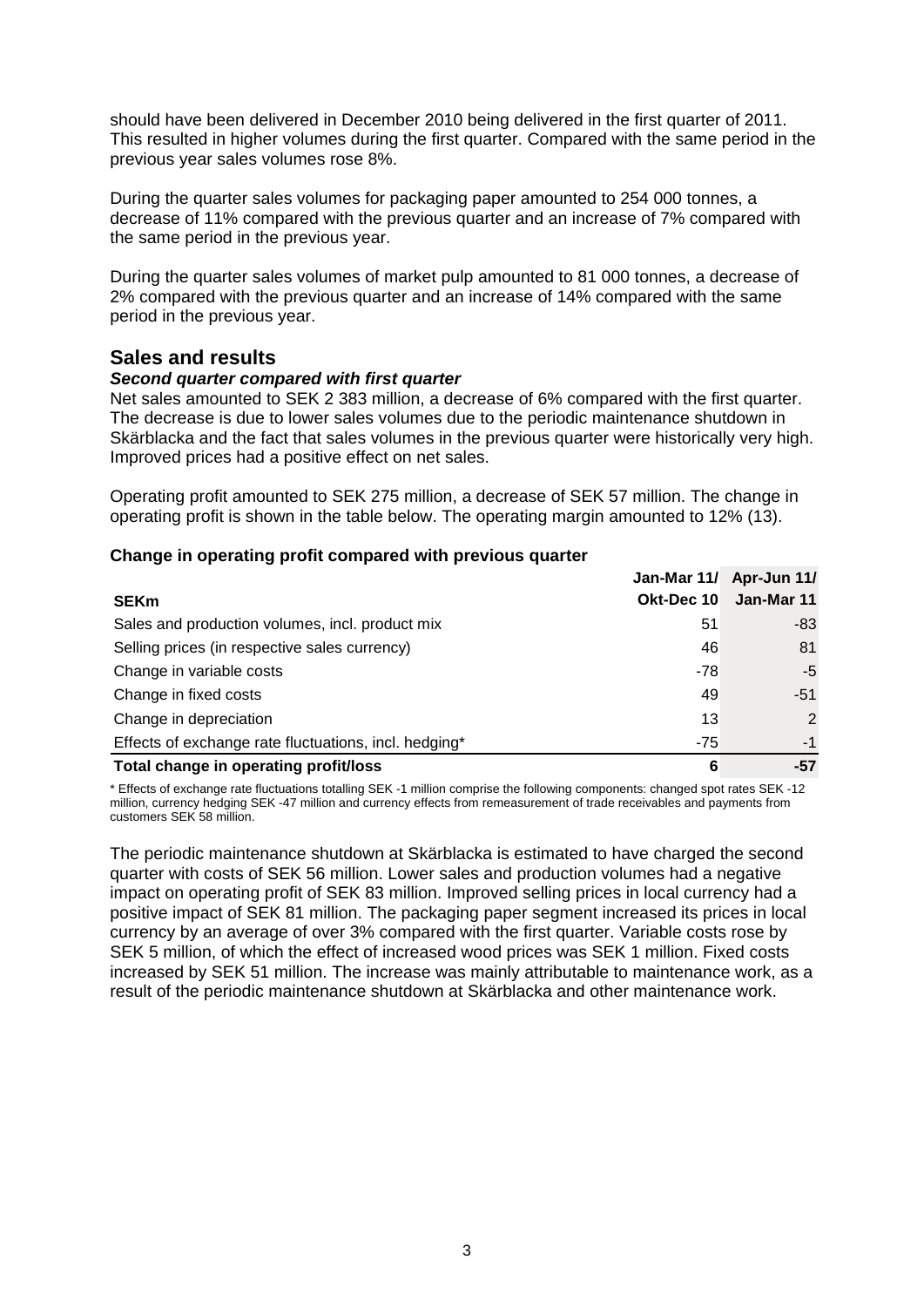# **Operating profit per business area**

|                                                                                       |         | Operating margin, % | <b>Operating profit/loss, SEKm</b> | <b>Deviation</b> |               |
|---------------------------------------------------------------------------------------|---------|---------------------|------------------------------------|------------------|---------------|
| <b>Business area</b>                                                                  | Apr-Jun | Jan-Mar             | Apr-Jun                            | Jan-Mar          |               |
| (share of sales)                                                                      | 2011    | 2011                | 2011                               | 2011             |               |
| Packaging & Speciality Paper and<br>Packaging Boards<br>Packaging paper (approx. 80%) | 11%     | 12%                 | 196                                | 237              | $-41$         |
| Market Pulp<br>Market pulp (approx. 20%)                                              | 5%      | 9%                  | 20                                 | 38               | -18           |
| Currency hedging and other                                                            | na      | na                  | 59                                 | 57               | $\mathcal{P}$ |
| Group                                                                                 | 12%     | 13%                 | 275                                | 332              | -57           |

In addition to the three business areas, the Group includes currency hedging, etc., and Other and eliminations according to the specification on page 17.

Operating profit for packaging paper (Packaging & Speciality Paper and Packaging Boards) decreased by SEK 41 million, corresponding to a decrease in the operating margin from 12% to 11%. The decrease is entirely due to the periodic maintenance shutdown in Skärblacka. Operating profit for Market Pulp decreased by SEK 18 million and the operating margin amounted to 5% compared with 9%. Half of the decrease of MSEK 18 is due to the same maintenance shutdown. Further financial information per business area is provided on pages 6-9.

Net financial items amounted to SEK -12 million (-12).

Profit before tax amounted to SEK 263 milion. Estimated tax was SEK -69 million. Net profit therefore amounted to SEK 194 million.

# *Second quarter compared with same period in 2010*

Net sales increased by 13% compared with the same period in the previous year.

Operating profit increased by SEK 74 million, due to improved prices and higher sales volumes (see table below). Operating margin amounted to 12% (10).

# *January-June compared with the same period in 2010*

Net sales amounted to SEK 4 930 million, an increase of 15% compared with the same period in the previous year.

Operating profit amounted to SEK 607 million. The SEK 172 million increase is explained by improved prices and higher sales volumes. Variable costs increased by SEK 145 million, of which the effect of higher wood prices was SEK 135 million. The operating margin amounted to 12% (10).

# **Change in operating profit compared with the same period in the previous year**

|                                                       | Jan-Mar 11/ | Apr-Jun 11/ | Jan-Jun 11/ |
|-------------------------------------------------------|-------------|-------------|-------------|
| <b>SEKm</b>                                           | Jan-Mar 10  | Apr-Jun 10  | Jan-Jun 10  |
| Sales and production volumes, incl. product mix       | 10          | 80          | 90          |
| Selling prices (in respective sales currency)         | 481         | 343         | 824         |
| Strike compensation                                   |             | $-77$       | $-77$       |
| Change in variable costs                              | -88         | $-57$       | $-145$      |
| Change in fixed costs                                 | $-22$       | $-36$       | -58         |
| Change in depreciation                                | -7          | $-2$        | -9          |
| Effects of exchange rate fluctuations, incl. hedging* | $-276$      | $-177$      | -453        |
| Total change in operating profit/loss                 | 98          | 74          | 172         |

\* Effects of exchange rate fluctuations totalling SEK -453 million comprise the following components: changed spot rates SEK -503 million, currency hedging SEK 5 million and currency effects from remeasurement of trade receivables and payments from customers SEK 45 million.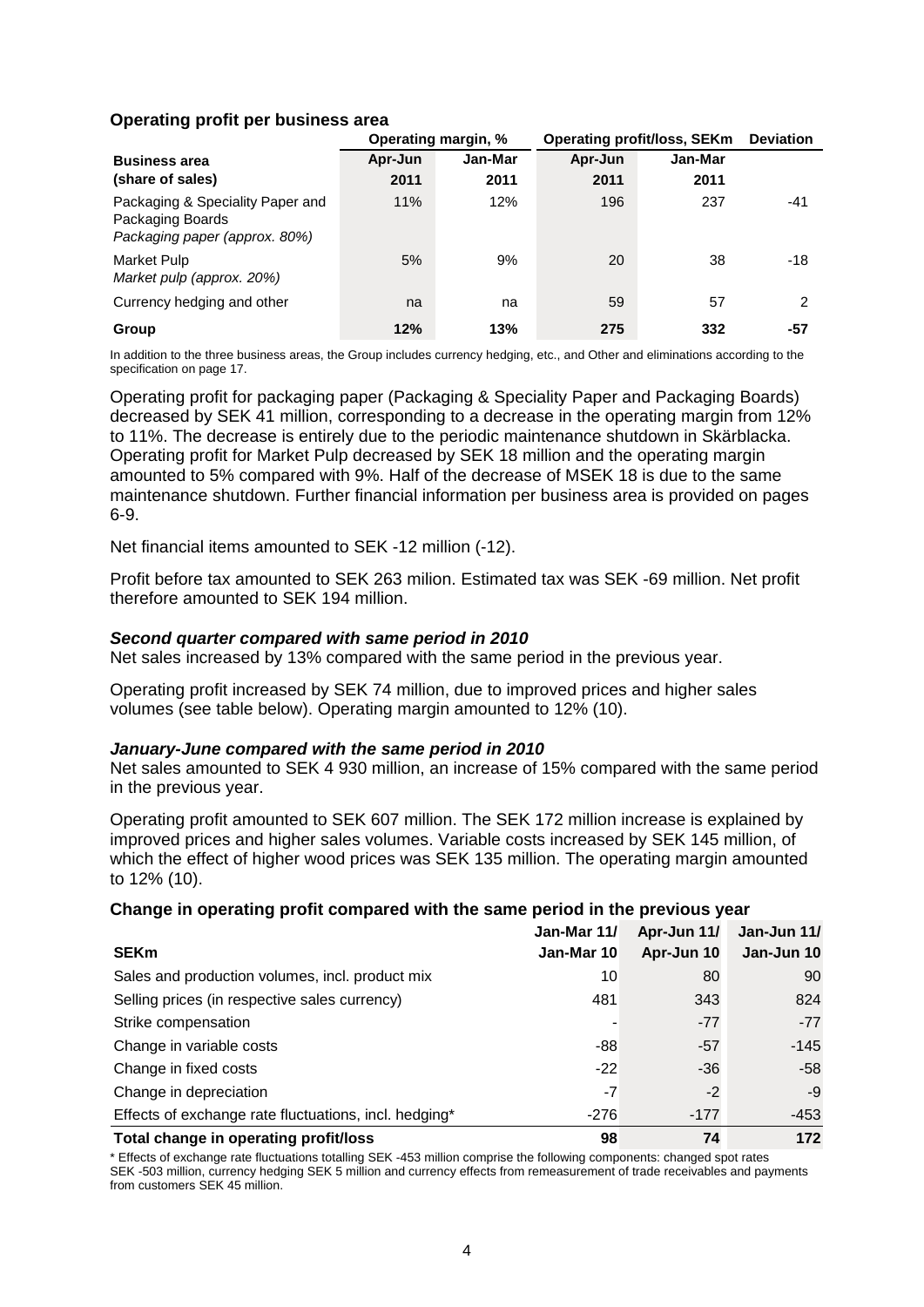Net financial items amounted to SEK -24 million (-41), an improvement of SEK 17 million which is explained by lower debt.

Profit before tax amounted to SEK 583 million. Estimated tax was SEK -154 million. Net profit therefore amounted to SEK 429 million.

# **Significant risks and uncertainties**

Billerud's products are generally dependent on the business cycle, in terms of both price development and potential sales volumes. The Group is exposed to currency fluctuations since most revenues are invoiced in foreign currency while a large part of operating expenses are in SEK. A more in-depth description of risks and a sensitivity analysis are provided on pages 71-75 of the 2010 Annual Report.

# **Related party transactions**

No transactions have taken place between Billerud and related parties that significantly affect the company's position and earnings.

# **Currency hedging**

During the first half of 2011 net flows were hedged at EUR/SEK 9.38 (10.94), USD/SEK 7.05 (7.95) and GBP/SEK 10.80 (11.89). Currency hedging had an overall earnings impact of SEK 151 million (146) (compared with if no hedging had taken place).

Billerud's outstanding forward exchange contracts at 30 June 2011 had a market value of SEK 77 million. The contracts matched by trade receivables affected earnings in the second quarter. Other contracts had a market value of SEK 49 million.

Billerud continuously hedges approximately 50% of forecast net flows over the next 12-month period but in accordance with the financial policy is also able to extend currency hedging to 100% of net flows over the next 15 months.

The hedged portion of the flows and the hedged rates for EUR, USD and GBP at 30 June 2011 are shown in the table below.

|                 |                   | Jul-Sep | Oct-Dec | Jan-Mar | Apr-Jun | Total    |
|-----------------|-------------------|---------|---------|---------|---------|----------|
| <b>Currency</b> |                   | 2011    | 2011    | 2012    | 2012    | 12 month |
| <b>EUR</b>      | Share of net flow | 86%     | 61%     | 46%     | 11%     | 51%      |
|                 | Rate              | 9.12    | 9,33    | 9,43    | 9.21    | 9,25     |
| <b>USD</b>      | Share of net flow | 82%     | 57%     | 22%     | 10%     | 43%      |
|                 | Rate              | 7.06    | 6,66    | 6.57    | 6.51    | 6,85     |
| <b>GBP</b>      | Share of net flow | 83%     | 56%     | 20%     | 10%     | 42%      |
|                 | Rate              | 10.65   | 10.64   | 10.64   | 10.51   | 10.64    |
|                 |                   |         |         |         |         |          |

# **Hedged portion of EUR, USD and GBP currency flows and exchange rates against SEK**

# **Investments and capital employed**

Gross investments including company acquisitions in the first half of 2011 amounted to SEK 212 million (137).

Billerud's capital employed amounted to SEK 4 909 million at 30 June 2011, compared with SEK 5 113 million at 31 March 2011 and SEK 5 137 million at 30 June 2010.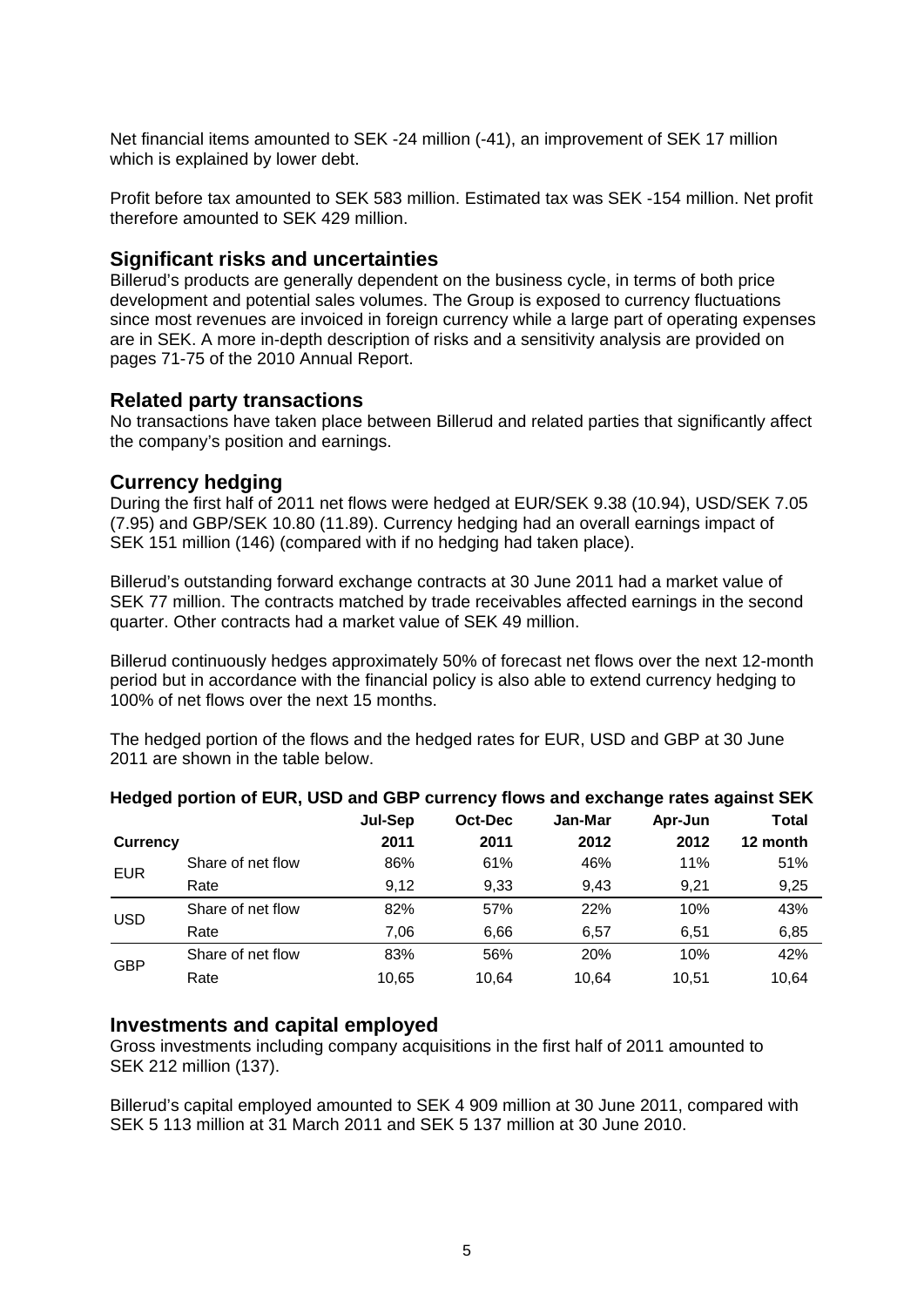Return on capital employed, calculated over the past 12-month period, amounted to 24% (14). If the effects of currency hedging are excluded, return on capital employed was 17% (8). Return on equity after tax was 19% (13).

# **Cash flow and financial position**

# **Summary cash flow statement**

|                                                           |         | 3 months | 6 months |         |  |
|-----------------------------------------------------------|---------|----------|----------|---------|--|
|                                                           | Apr-Jun | Apr-Jun  | Jan-Jun  | Jan-Jun |  |
| <b>SEKm</b> (positive figure indicates reduction in debt) | 2011    | 2010     | 2011     | 2010    |  |
| Operating surplus, etc.                                   | 421     | 246      | 902      | 625     |  |
| Change in working capital, etc.                           | 57      | $-11$    | $-244$   | -99     |  |
| Net financial items, taxes, etc.                          | $-10$   | -28      | $-191$   | -58     |  |
| Cash flow from operating activities                       | 468     | 207      | 467      | 468     |  |
| Current net investments                                   | $-129$  | $-87$    | $-211$   | -137    |  |
| <b>Operating cash flow</b>                                | 339     | 120      | 256      | 331     |  |
| Dividend                                                  | $-361$  | -52      | $-361$   | $-52$   |  |
| Other items, not affecting cash flow                      | $-1$    | 31       | $-7$     | -4      |  |
| Change in net debt during the period                      | $-23$   | 99       | $-112$   | 275     |  |

Cash flow from operating activities in the first half of 2011 amounted to SEK 467 million (468).

Operating cash flow during the first half of 2011 amounted to SEK 256 million (331).

Interest-bearing net debt at 30 June 2011 amounted to SEK 267 million, compared with SEK 244 million at 31 March 2011 and SEK 877 million at 30 June 2010. The Group's net debt/equity ratio at the end of the period was 0.06 compared with 0.05 at 31 March 2011 and 0.21 at 30 June 2010. Billerud's financial target for the debt/equity ratio is between 0.60 and 0.90 over a business cycle. The present net debt/equity ratio is therefore lower than the average net debt/equity ratio aimed for over time. Cash and cash equivalents at 30 June 2011 amounted to SEK 597 million, compared with SEK 422 million at 30 June 2010.

# **Financing**

During the first quarter of 2011 the SEK 1 200 million syndicated credit facility which matures in 2012 was replaced with a new 5-year facility amounting to SEK 801 million with a consortium of banks.

Interest-bearing loans amounted to SEK 943 million at 30 June 2011. Of this amount, utilisation of the syndicated credit facility (maximum: SEK 801 million) accounted for SEK 116 million, bond loans amounted to SEK 825 million, utilisation of Billerud's commercial paper programme (maximum: SEK 1 500 million) for SEK 0 million and other interest-bearing liabilities for SEK 2 million.

# **Personnel**

The average number of employees during the first half of 2011 amounted to 2 264 compared with 2 226 during the same period in 2010, an increase of 38 employees.

# **Segment information**

The Group's operations are managed and reported by business area as set out below.

 The Packaging & Speciality Paper business area is responsible for sales of sack paper and kraft paper with a focus on packaged food, paper carrier bags, sack solutions and industrial applications.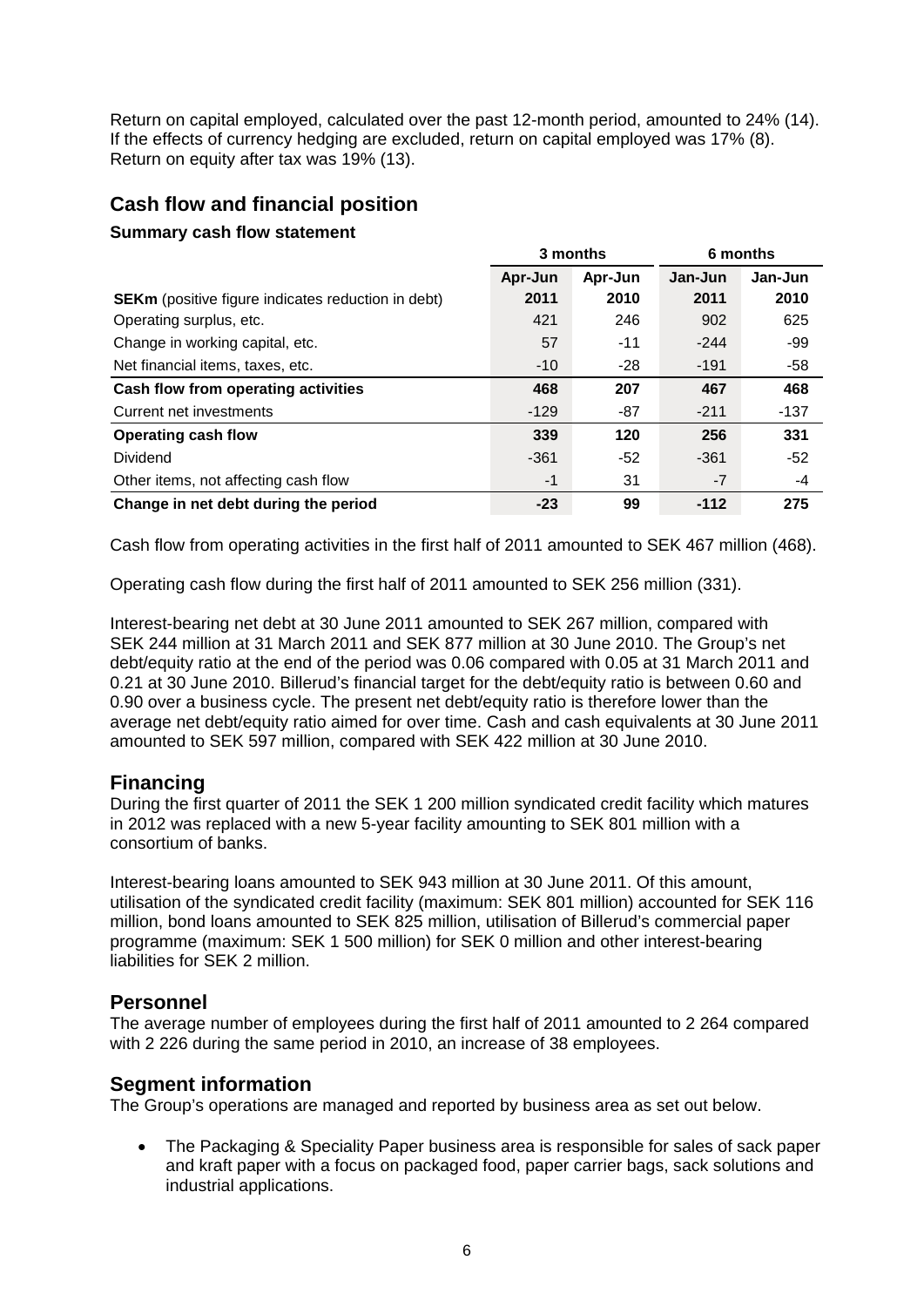- The Packaging Boards business area is responsible for sales of fluting, liner and liquid board with a focus on fruit and vegetables and consumer goods.
- The Market Pulp business area is responsible for sales of long-fibre market pulp.
- Other business comprises group-wide functions such as corporate headquarters, wood supplies and the sales organisations. Other business also reports profit shares in associates/joint ventures, Nine TPP AB and ScandFibre Logistics AB, as well as the subsidiary Tenova Bioplastics AB. Other business also includes results from hedging of the Group's net currency flows, the result of pulp price hedges and group eliminations.

Non-current assets and capital investments cannot be broken down by business area since the business areas are highly integrated in terms of production.

|                                      | Packaging &<br><b>Speciality Paper</b> |         | Packaging<br><b>Boards</b> |         | <b>Market</b><br><b>Pulp</b> |         | Other<br>business |             | <b>Group</b><br>total |                 |
|--------------------------------------|----------------------------------------|---------|----------------------------|---------|------------------------------|---------|-------------------|-------------|-----------------------|-----------------|
|                                      | Jan-Jun                                | Jan-Jun | Jan-Jun                    | Jan-Jun | Jan-Jun                      | Jan-Jun | Jan-Jun           | Jan-Jun     |                       | Jan-Jun Jan-Jun |
| <b>SEKm</b>                          | 2011                                   | 2010    | 2011                       | 2010    | 2011                         | 2010    | 2011              | 2010        | 2011                  | 2010            |
| Net sales                            | 2 2 9 6                                | 2 0 6 1 | 1 4 3 2                    | 1 1 3 1 | 871                          | 829     | 331               | 277         | 4 9 3 0               | 4 2 9 8         |
| Other income                         |                                        | 39      |                            | 26      |                              | 12      | 5                 | 4           | 5                     | 81              |
| Operating<br>expenses, other         | $-1889$                                | $-1765$ | $-1159$                    | $-1035$ | $-759$                       | $-654$  | $-218$            | $-195$      | $-4025$               | $-3649$         |
| Depreciation and<br>impairment       | $-165$                                 | $-155$  | $-82$                      | $-80$   | $-54$                        | $-56$   | $-3$              | $-4$        | $-304$                | $-295$          |
| Share of profits of<br>associates/JV |                                        |         |                            |         |                              |         |                   | $\mathbf 0$ |                       | 0               |
| Operating<br>profit/loss             | 242                                    | 180     | 191                        | 42      | 58                           | 131     | 116               | 82          | 607                   | 435             |
| Operating margin                     | 11%                                    | 9%      | 13%                        | 4%      | 7%                           | 16%     |                   |             | 12%                   | 10%             |
| Financial items                      |                                        |         |                            |         |                              |         |                   |             | $-24$                 | $-41$           |
| Tax                                  |                                        |         |                            |         |                              |         |                   |             | $-154$                | $-104$          |
| Net profit/loss                      |                                        |         |                            |         |                              |         |                   |             | 429                   | 290             |

# **Summary income statement per business area**

For quarterly data commented on below, see page 17 of this report.

# **Packaging & Speciality Paper business area**

# *Second quarter*

Operating profit amounted to SEK 102 million, a decrease of SEK 38 million compared with the first quarter of 2011. Packaging & Speciality Paper accounts for a large part of production at Skärblacka mill and during maintenance shutdowns at the mill bears approximately 70% of the costs of the shutdown. The maintenance shutdown which took place during the quarter had a negative impact on the business area's operating profit in the form of increased fixed costs and lower sales volumes. Improved prices, however, had a positive impact.

Compared with the same period in 2010 operating profit increased by SEK 18 million. Improved prices in local currency and an improved product mix compensated for a less favourable currency situation and increased costs.

Operating margin amounted to 9% compared with 12% for the first quarter of 2011 and 8% for the same period in the previous year.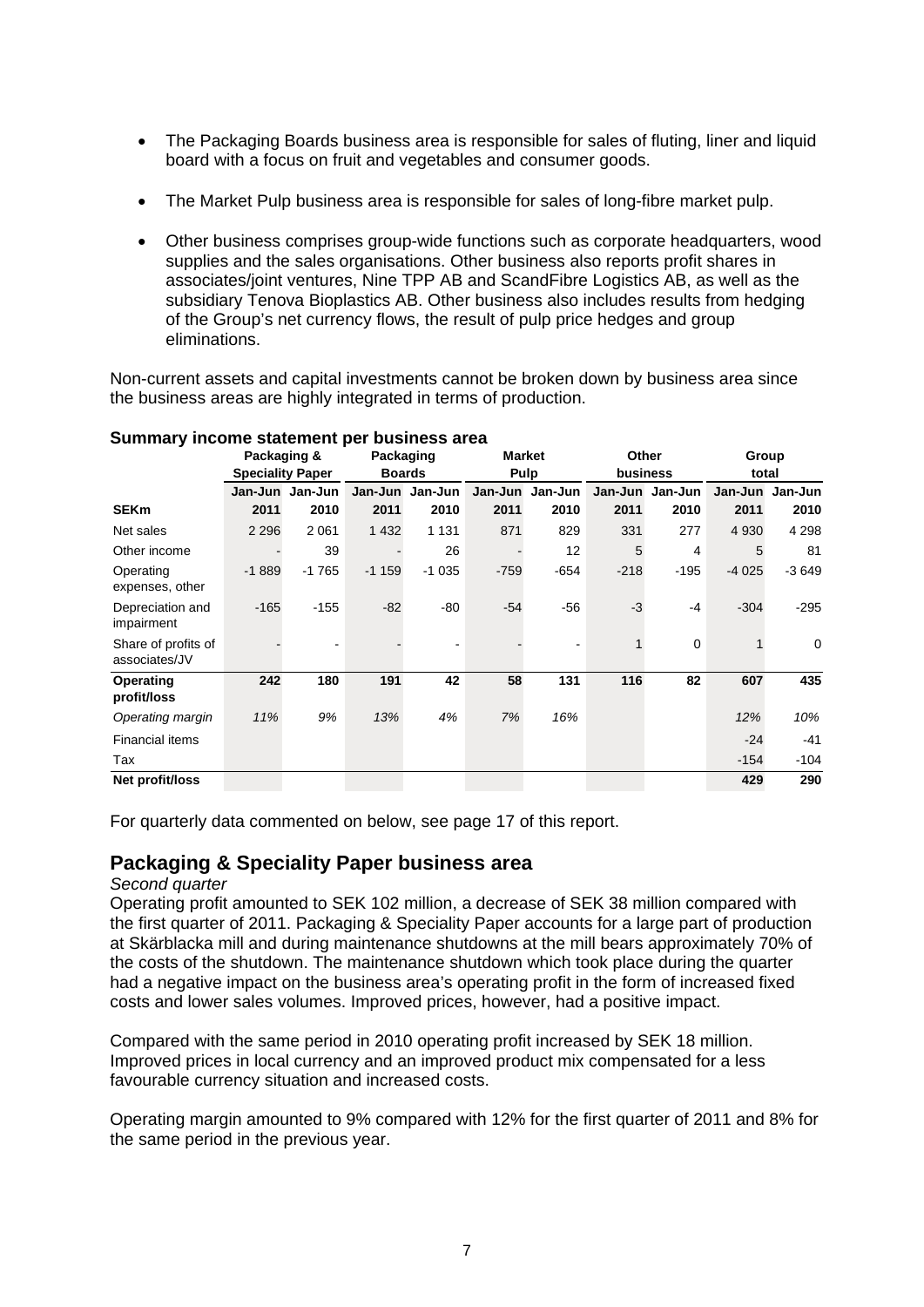# *January-June*

Operating profit increased by SEK 62 million to SEK 242 million compared with the same period in the previous year, mainly due to improved prices which compensated for increased costs.

# *Market development*

In general the order situation for sack and kraft paper weakened during the quarter and returned to a more normal level, a situation that also prevailed at the end of the quarter. Stock levels which were gradually built up during the first quarter were reduced during the second quarter. The price level in local currency increased for all products compared with the previous quarter.

# **Packaging Boards business area**

# *Second quarter*

Operating profit amounted to SEK 94 million, a decrease of SEK 3 million compared with the first quarter of 2011. Improved prices had a positive effect on operating profit while higher fixed costs and lower sales volumes, partly due to the maintenance shutdown in Skärblacka, had a negative impact. The second quarter is generally seasonally weaker than the first quarter.

Compared with the same period in 2010 operating profit rose by SEK 108 million. The increase is partly explained by higher sales volumes, which are due to a maintenance shutdown at the business area's most important mill, Gruvön, during the same period in the previous year. Prices also improved.

Operating margin amounted to 13% compared with 13% in the first quarter of 2011 and -3% in the same period last year.

# *January-June*

Operating profit increased by SEK 149 million to SEK 191 million compared with the same period last year, mainly due to improved prices and higher sales volumes.

# *Market development*

The order situation remained good during the second quarter. There was some seasonal decline, however. The price level in local currency increased for all products compared with the previous quarter.

# **Market Pulp business area**

# *Second quarter*

Operating profit amounted to SEK 20 million, a decrease of SEK 18 million compared with the first quarter of 2011. The decrease was mainly a result of lower sales and product volumes as well as increased fixed costs, partly due to the maintenance shutdown. Improved prices in local currency compensated, however, for a less favourable currency situation.

Compared with the corresponding period in 2010 operating profit decreased by SEK 80 million, mainly due to a lower USD rate.

Operating margin amounted to 5% compared with 9% in the first quarter of 2011 and 22% in the same period last year.

# *January-June*

Operating profit decreased by SEK 73 million to SEK 58 million compared with the same period in the previous year. Improved prices in local currency and higher sales volumes partly compensated for a less favourable currency situation and increased costs.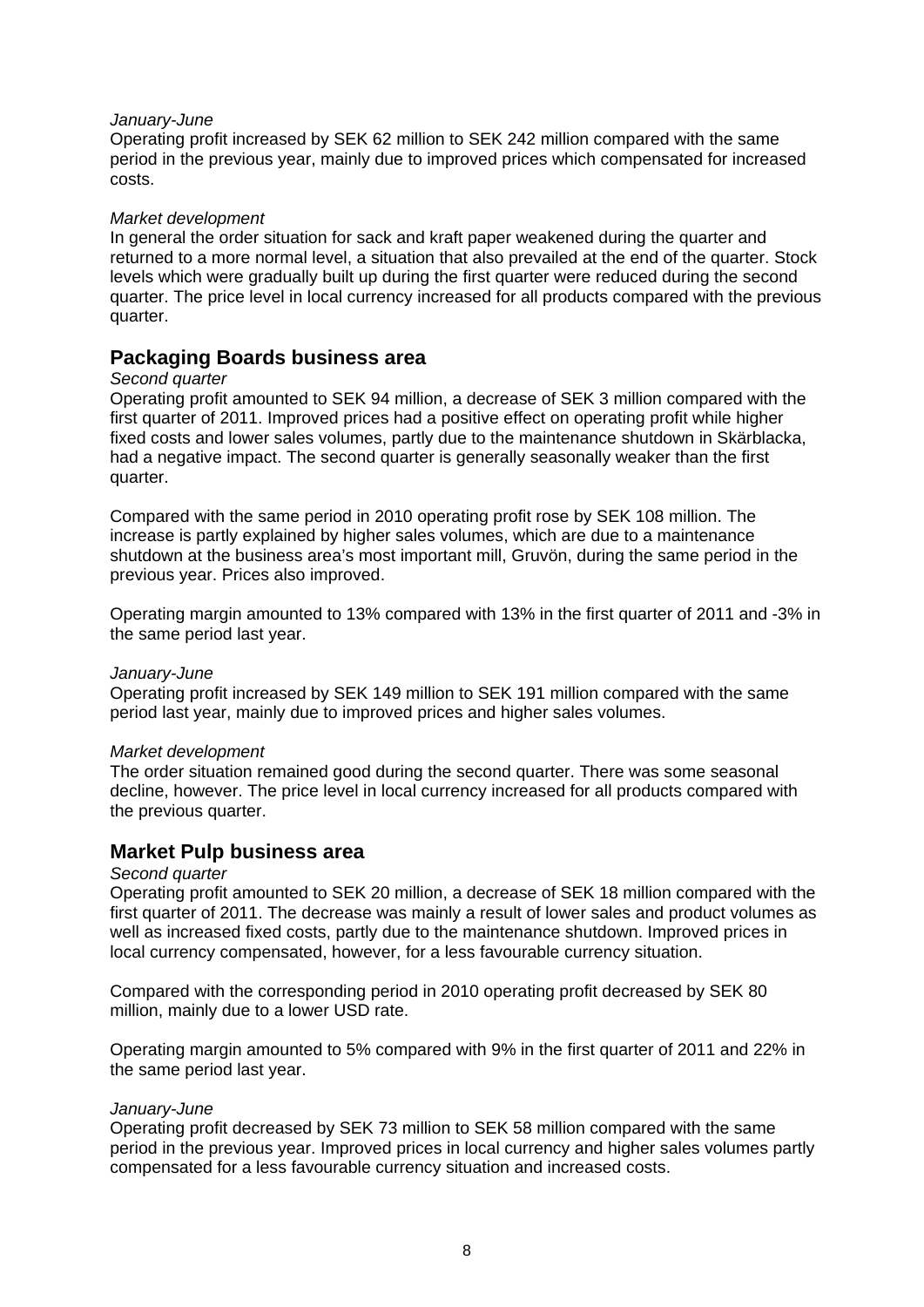# *Market development*

Demand for market pulp (NBSK) remained good during the second quarter. Two price increase were announced for Europe during the quarter – USD 1 010 per tonne for April and USD 1 040 per tonne for June. The price increase announced for June was not fully implemented but stayed at approximately USD 1 025 per tonne, due to lower demand from China and seasonally lower demand in Europe. Furthermore the EUR/USD strengthened after the announcement of the June price increase. The price level in Europe thus increased by approximately USD 45 per tonne during the quarter.

# **Parent company**

Billerud AB includes the Gruvön mill, the sales organisation for the Nordic market and markets outside Europe, and the head office functions.

Net sales for the first half of 2011 amounted to SEK 2 239 million (1 759). Operating profit amounted to SEK 361 million, an increase compared with the previous year of SEK 193 million, mainly due to an improved operating profit for the Gruvön mill.

The parent company hedges both its own and the Group's net currency flows. The parent company's earnings include the results of these hedging measures. This result amounted to SEK 151 million (146) in the first half of 2011.

Investments in property, plant and equipment and intangible assets excluding shares in the first half of 2011 amounted to SEK 43 million (86). The average number of employees was 935 (926). Cash and bank balances and short-term investments amounted to SEK 505 million (338).

# **Seasonal effects**

# *Maintenance shutdowns*

In addition to ongoing maintenance during production, Billerud's mills normally also require more extensive maintenance at some time during the year. So that maintenance can be carried out production of pulp and paper is stopped – known as a maintenance shutdown. The cost of a maintenance shutdown mainly comprises the loss of volume related to the shutdown and fixed costs, mainly in the form of costs for maintenance and overtime work, as well as to some extent variable costs such as higher consumption of electricity and wood when production is restarted. The effects of shutdowns on earnings vary depending on the extent of the measures carried out, their nature and the actual length of the shutdown. Estimated cost of shutdown is an estimate of the impact on earnings of a normal shutdown in relation to a quarter during which no periodic maintenance shutdown takes place.

| <b>Estimated</b> |                                                       |            | <b>Estimated breakdown of</b> | <b>Planned date of maintenance</b> |                                   |  |
|------------------|-------------------------------------------------------|------------|-------------------------------|------------------------------------|-----------------------------------|--|
|                  | shutdown cost shutdown cost by business area shutdown |            |                               |                                    |                                   |  |
| Mill             | (SEKm)                                                | <b>PSP</b> | <b>PB</b>                     | <b>MP</b>                          | 2011 (2010)                       |  |
| Gruvön           | ~100                                                  | $~1.30\%$  | $~160\%$                      |                                    | $~10\%$ Q4, 10 days (Q2, 10 days) |  |
| Karlsborg        | $-40$                                                 | $~1.50\%$  | 0%                            |                                    | $~50\%$ Q3, 10 days (Q3, 10 days) |  |
| Skärblacka       | $-60$                                                 | $~1.70\%$  | $~15\%$                       |                                    | $~15\%$ Q2, 8 days (Q3, 8 days)   |  |

Maintenance shutdowns at Beetham have an insignificant effect on Billerud's total earnings.

# *Other seasonal effects*

A significant part of Billerud Flute<sup>®</sup> volumes are used to package fruit exports from the Mediterranean area. Demand from this customer group varies with the fruit export season and is normally highest from September to March each year. A significant portion of Billerud's sack paper and QuickFill<sup>®</sup> sack paper is used as packaging for cement and building materials. Demand for building materials in Europe is generally higher during the period May to October.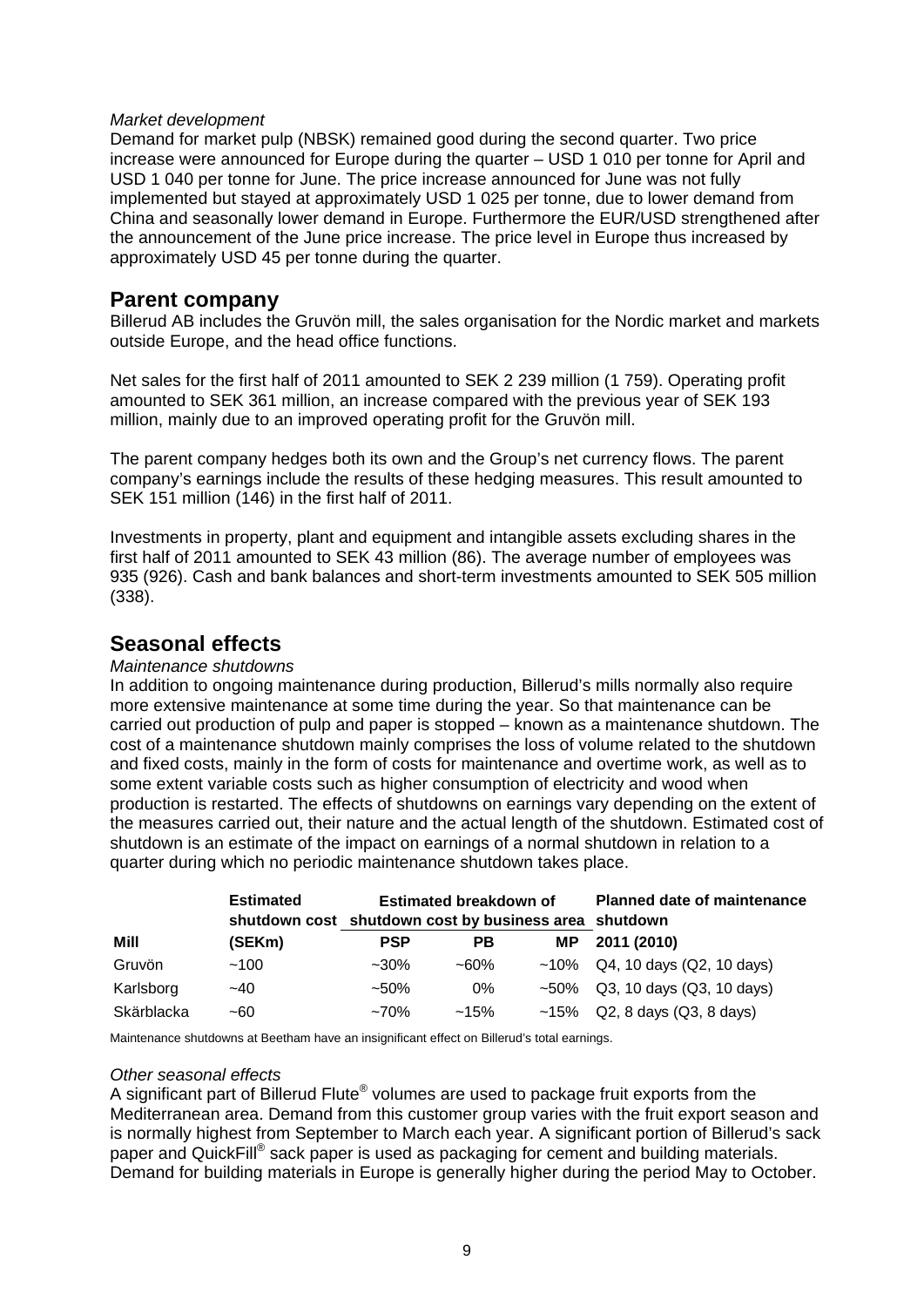# **Largest shareholders**

Billerud's ten largest shareholders at 30 June 2011 according to SIS Ägarservice AB (Billerud's approximately 1.7 million treasury shares and foreign custodian banks are excluded):

| <b>Shareholder</b>                                  | Number of shares | Per cent of votes |
|-----------------------------------------------------|------------------|-------------------|
| Frapag Beteiligungsholding AG                       | 21 621 400       | 21,0              |
| <b>SHB</b> funds                                    | 3 146 838        | 3,1               |
| DFA funds                                           | 2 920 336        | 2,8               |
| <b>SEB</b> funds                                    | 1915 138         | 1,9               |
| Swedbank Robur funds                                | 1852 555         | 1,8               |
| Government of Norway                                | 1777338          | 1,7               |
| Nordea funds                                        | 1 221 074        | 1,2               |
| Fourth Swedish National Pension Fund                | 1 218 659        | 1,2               |
| Skandia Life Insurance                              | 1 018 405        | 1,0               |
| The Foundation for Baltic and East European Studies | 967 702          | 0,9               |
| <b>Total 10 largest shareholders</b>                | 37 659 445       | 36,5              |
| Total number of shares in the market                | 103 114 299      | 100,0             |

The proportion of foreign ownership was 45.3% of the number of shares in the market. The total number of owners (including nominee-registered) amounted to 108 968. More information about shareholder structure is available at www.billerud.se.en/investors.

# **Distribution of shares**

At 30 June 2011 the distribution of shares was as follows.

| Registered number of shares          | 104 834 613 |
|--------------------------------------|-------------|
| Treasury shares                      | -1 720 314  |
| Total number of shares in the market | 103 114 299 |

No treasury shares have been purchased since year-end 2004.

# **Long-term incentive programme (LTIP 2011)**

The 2011 Annual General Meeting resolved on the introduction of a long-term incentive programme (LTIP 2011) for Billerud and in connection with this a transfer of Billerud's holding of treasury shares. Billerud already has another long-term incentive programme (LTIP 2010).

LTIP 2011 is intended to strengthen Billerud's capability to retain the best talent for key leadership positions. The objective is further to encourage those participating in the programme to make greater efforts by aligning their interests and perspectives with those of the company's shareholders. The programme covers a maximum of 20 senior executives and other key people within the Billerud Group. LTIP 2011 will run for three years starting in 2011 and the result will depend on the achievement of various financial performance requirements. The maximum number of Billerud shares included in LTIP 2011 amounts to 265 600, which corresponds to approximately 0.3% of the total number of outstanding Billerud shares and the number of outstanding votes. The maximum estimated cost of LTIP 2011 is estimated to amount to approximately SEK 24 million, including SEK 14 million in social security costs.

Additional information about LTIP 2011 is available in the press release dated 30 March 2011 as well as in the documentation for the 2011 Annual General Meeting which is available on Billerud's website.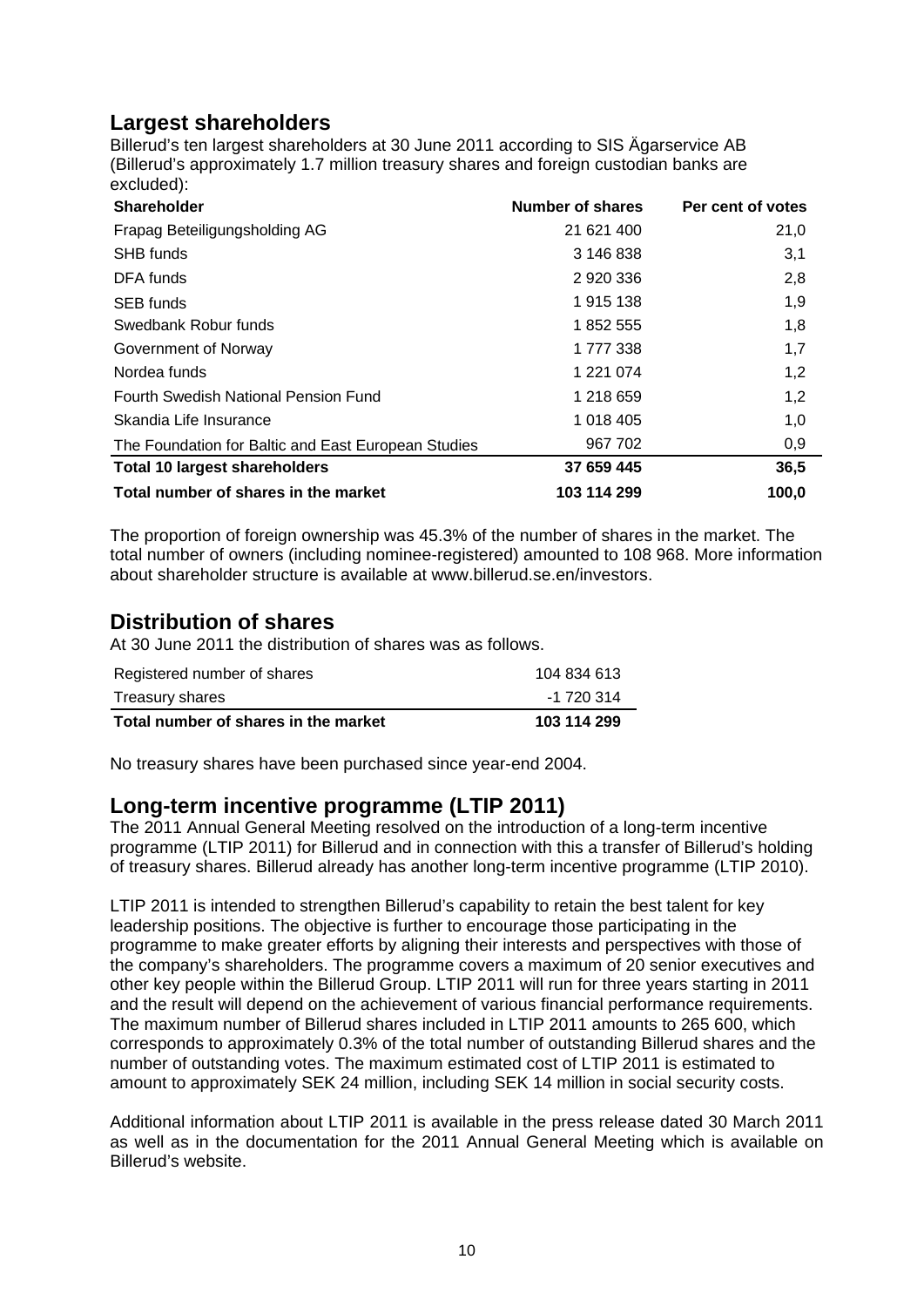# **Events after the end of the quarter**

Billerud has signed an agreement to do an investment corresponding to 30% in the packaging company PACCESS Packaging, a division of PACCESS LLC. PACCESS Packaging has established operations in the major export countries in Asia. The company has approximately 60 employees and sales of approximately MUSD 27. Billerud's intention is over time to increase its ownership in PACCESS Packaging.

Susanne Lithander has been appointed as the new CFO of Billerud and will take up her position on 1 September, when the present CFO Bertil Carlsén will leave his position.

# **Outlook for the full-year 2011**

- The order situation at the start of the third quarter remains good and at normal levels.
- Additional price increases have not been announced.
- Continued stable development expected in the third quarter.
- Unease in the financial market and its effect on the business cycle make development in the subsequent period somewhat more uncertain.

The undersigned hereby confirm that this six-month report provides a true and fair overview of the parent company's and the Group's operations, their financial position and performance, and describes material risks and uncertainties facing the parent company and other companies in the Group.

\_\_\_\_\_\_\_\_\_\_\_\_\_\_\_\_\_\_\_\_\_\_\_\_\_\_\_\_\_\_\_\_\_\_\_\_\_\_\_\_\_\_\_\_\_\_\_\_\_\_\_\_\_\_\_\_\_\_\_\_\_\_\_\_\_\_\_\_\_\_\_\_\_\_\_

Stockholm, 21 July 2011 Billerud AB (publ)

| Ingvar Petersson    |                      | Michael M.F. Kaufmann, | Helena Andreas      |
|---------------------|----------------------|------------------------|---------------------|
| Chairman            |                      | Deputy Chairman        | <b>Board Member</b> |
| <b>Stewe Cato</b>   | Helén Gustafsson     | Mikael Hellberg        |                     |
| <b>Board Member</b> | <b>Board Member</b>  | <b>Board Member</b>    |                     |
| Gunilla Jönson      | <b>Ewald Nageler</b> | <b>Yngve Stade</b>     | Per Lindberg        |
| <b>Board Member</b> | <b>Board Member</b>  | <b>Board Member</b>    | CEO                 |

# **Review Report**

To the Board of Directors of Billerud AB (publ)

# *Introduction*

We have reviewed the accompanying condensed balance sheet of Billerud AB (publ) as of 30 June, 2011 and the related condensed summary of income, changes in equity and cash-flows for the six-month period then ended. The Board of Directors and the President are responsible for the preparation and fair presentation of this condensed interim financial information in accordance with IAS 34 and the Swedish Annual Accounts Act. Our responsibility is to express a conclusion on this condensed interim financial information based on our review.

# *Scope of Review*

We conducted our review in accordance with the Standard on Review Engagements, SÖG 2410, "Review of the Interim Financial Statements Performed by the Independent Auditor of the Entity", issued by the Swedish Federation of Authorised Public Accountants. A review of interim financial information consists of making inquiries, primarily of persons responsible for financial and accounting matters, and applying analytical and other review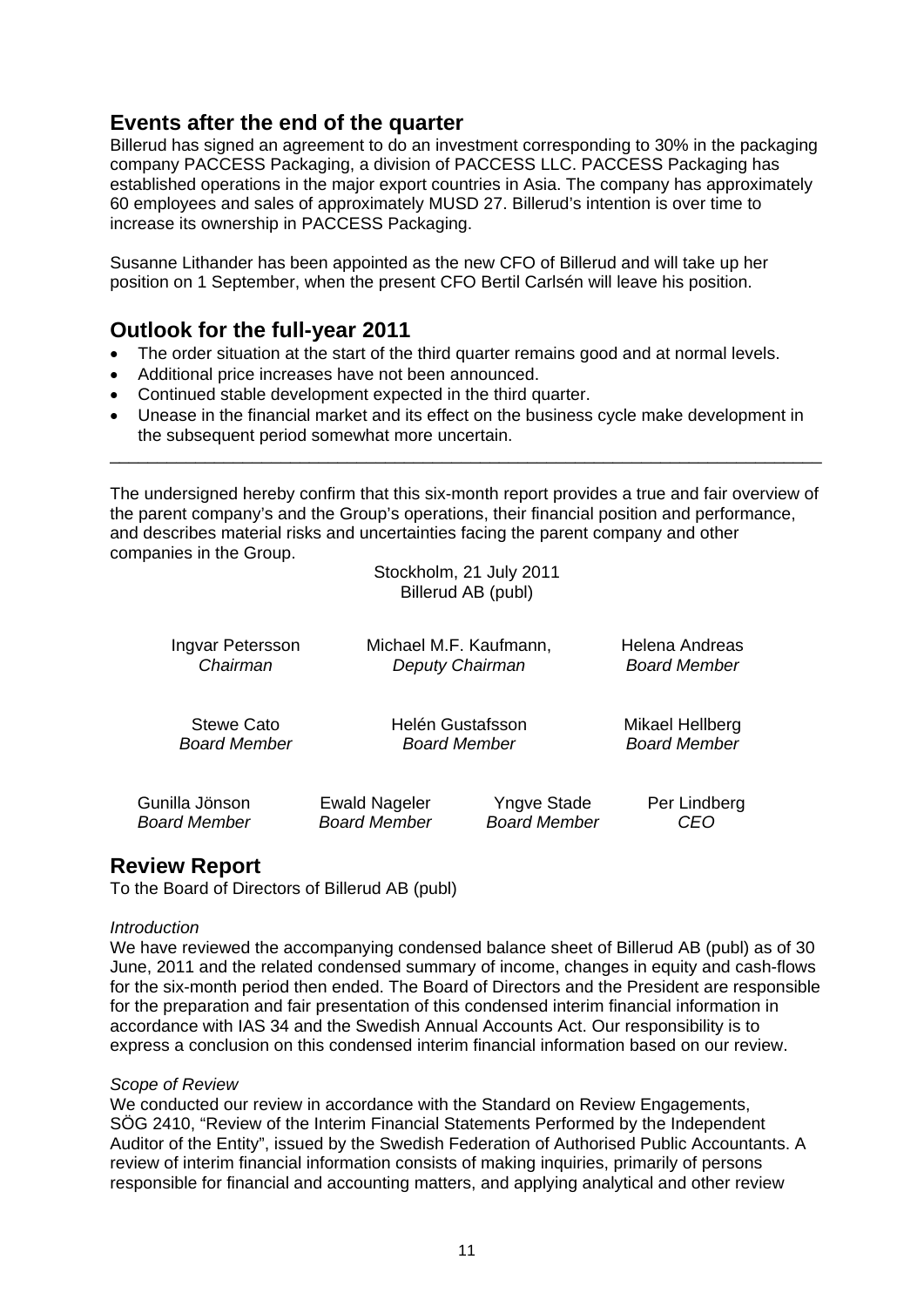procedures. A review is substantially less in scope than an audit conducted in accordance with International Standards on Auditing, ISA, and consequently does not enable us to obtain assurance that we would become aware of all significant matters that might be identified in an audit. Accordingly, we do not express an audit opinion.

# *Conclusion*

Based on our review, nothing has come to our attention that causes us to believe that the accompanying condensed interim financial information does not present fairly, in all material aspects, the financial position of the entity as at 30 June, 2011 and its financial performance and its cash flows for the six-month period then ended, for the Group in accordance with IAS 34 and the Swedish Annual Accounts Act and for the parent company in accordance with the Swedish Annual Accounts Act.

Stockholm, 21 July 2011

Ernst & Young AB

Lars Träff Authorised Public Accountant

This information is such that Billerud AB is required to disclose under the Securities Market Act. This report has been prepared in both a Swedish and an English version. In the event of variations between the two, the Swedish version shall take precedence.

# **Financial calendar**

Interim report January-September 2011 28 October 2011 Year-end report January-December 2011 1 February 2012<br>
Interim report January-March 2012 26 April 2012 Interim report January-March 2012 Interim report January-June 2012 19 July 2012 Interim report January-September 2012 25 October 2012

The 2012 Annual General Meeting will be held on 9 May 2012.

# **Billerud**

# *Business concept and business model*

Billerud is a packaging paper company. The business concept is to offer customers packaging material and solutions that promote and protect their products – packaging that is attractive, strong and made of renewable material. Billerud has a world-leading position within several product segments, both within paper for consumer packaging and for industrial applications. Customers mainly comprise packaging manufacturers. Billerud is increasingly offering packaging solutions direct to end customers and brand owners.

# *Strategy*

Billerud's strategy has three cornerstones: World Class Process Efficiency, Customer-focused Development, and Growth. Billerud is working on three focus areas for growth: Fresh Foods, Food & Consumer Packaging and Sack Solutions.

# *Value drivers*

Billerud's business is favoured by the market's increased need for packaging optimisation, enhanced quality demands, unique design and good cost efficiency. Other key drivers are greater environmental awareness and political decisions against plastic which are increasing interest in paper solutions and renewable raw materials. Billerud is also affected by macroeconomic development, currency fluctuations and other business environment factors.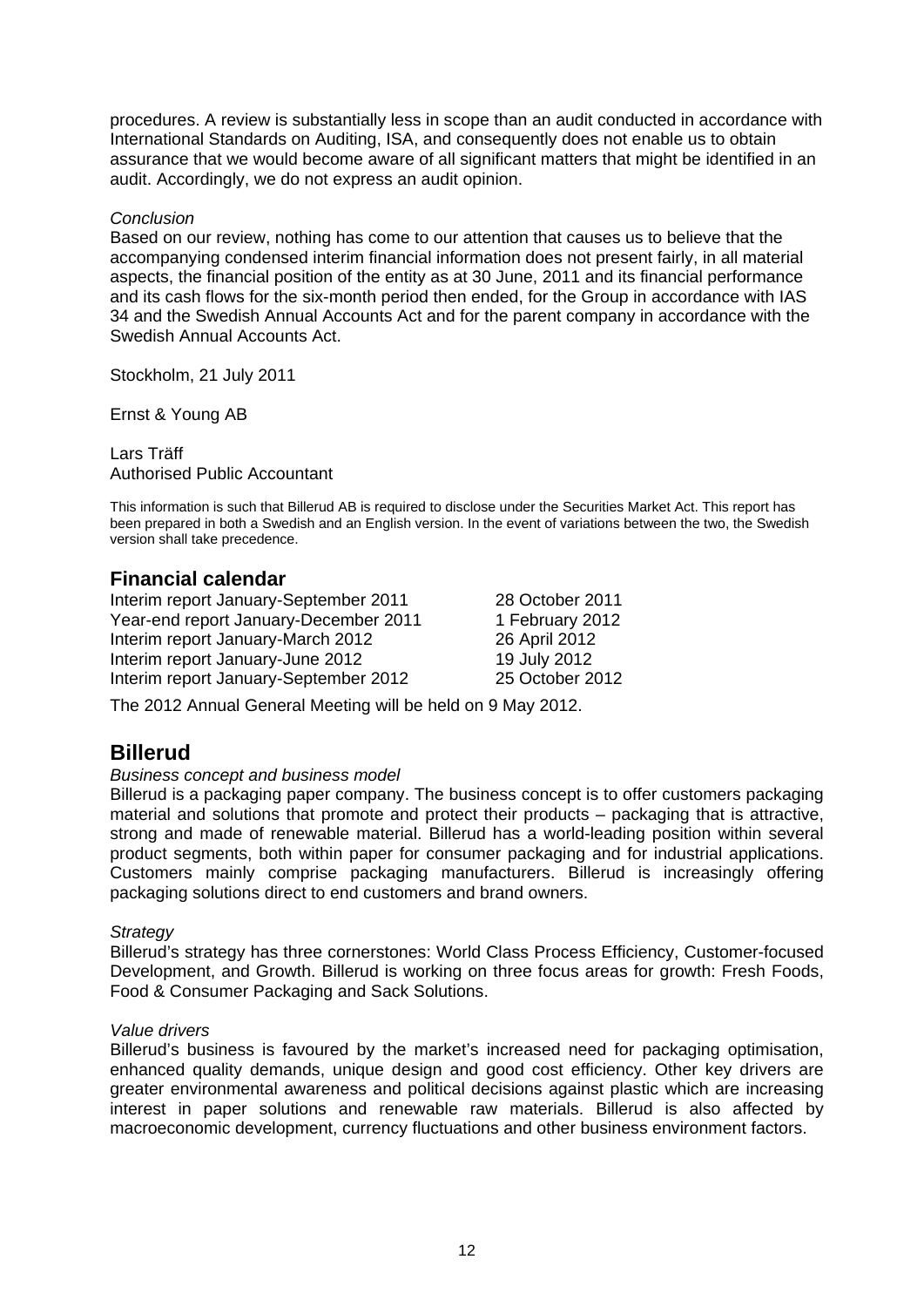# **Billerud Group**

# **Accounting principles**

The interim report for the Group is prepared in accordance with IAS 34 Interim Financial Reporting and the Swedish Annual Accounts Act. A number of amended standards and interpretations came into force with effect from 1 January 2011. None of the amendments that came into force have had any material impact on Billerud's financial statements. In addition to the amendments referred to above, the accounting principles applied in this interim report are the same as those used in the most recent annual report for 2010, see pages 76-84 and page 111 for definitions of key indicators. The interim report for the parent company is prepared in accordance with the Swedish Annual Accounts Act. Key figure definitions are provided on page 18 of this report.

|                                                                         |         | 3 months | 6 months    |                 |          | Full year   |
|-------------------------------------------------------------------------|---------|----------|-------------|-----------------|----------|-------------|
| Income statement                                                        | Apr-Jun | Jan-Mar  | Apr-Jun     | Jan-Jun         | Jan-Jun  | Jan-Dec     |
| <b>SEKm</b>                                                             | 2011    | 2011     | 2010        | 2011            | 2010     | 2010        |
| Net sales                                                               | 2 3 8 3 | 2 5 4 7  | 2 1 0 8     | 4 9 3 0         | 4 2 9 8  | 8828        |
| Other income                                                            | 2       | 3        | 79          | 5               | 81       | 85          |
| <b>Operating income</b>                                                 | 2 3 8 5 | 2 5 5 0  | 2 1 8 7     | 4 9 3 5         | 4 3 7 9  | 8913        |
| Change in inventories                                                   | $-1$    | -67      | $-85$       | $-68$           | -76      | 105         |
| Raw materials and consumables                                           | $-1113$ | $-1188$  | $-977$      | $-2301$         | $-2021$  | $-4241$     |
| Other external costs                                                    | $-476$  | -457     | $-425$      | $-933$          | $-871$   | $-1753$     |
| Employee benefits expense                                               | $-370$  | $-353$   | $-350$      | $-723$          | $-681$   | $-1377$     |
| Depreciation and impairment of non-current<br>assets                    | $-151$  | $-153$   | $-149$      | $-304$          | $-295$   | $-610$      |
| Profit/Loss from participations in associated                           |         |          |             |                 |          |             |
| companies and joint ventures                                            | 1       | 0        | 0           | 1               | 0        | 0           |
| <b>Operating expenses</b>                                               | $-2110$ | $-2218$  | $-1986$     | $-4328$         | $-3944$  | $-7876$     |
| <b>Operating profit/loss</b>                                            | 275     | 332      | 201         | 607             | 435      | 1 0 3 7     |
| Financial income and expenses                                           | $-12$   | $-12$    | $-19$       | $-24$           | $-41$    | $-77$       |
| Profit/Loss before tax                                                  | 263     | 320      | 182         | 583             | 394      | 960         |
| Taxes                                                                   | $-69$   | $-85$    | $-48$       | $-154$          | $-104$   | $-255$      |
| Net profit/loss for the period                                          | 194     | 235      | 134         | 429             | 290      | 705         |
| Earnings per share, SEK                                                 | 1,88    | 2,28     | 1,30        | 4,16            | 2,82     | 6,84        |
| Deluted earnings per share, SEK                                         | 1,87    | 2,28     | 1,30        | 4,14            | 2,81     | 6,83        |
| <b>Statement of comprehensive income</b>                                |         |          | Jan-Jun     | Jan-Jun Jan-Mar |          | Jan-Dec     |
| <b>SEKm</b>                                                             |         |          | 2011        | 2010            | 2011     | 2010        |
| Net profit/loss for the period                                          |         |          | 429         | 290             | 235      | 705         |
| Other comprehensive income                                              |         |          |             |                 |          |             |
| Differences arising from the translation of foreign operations'         |         |          | $-2$        | $-3$            | $-3$     | $-15$       |
| Change in fair value of available-for-sale financial assets for the     |         |          |             |                 |          |             |
| period<br>Change in fair value of cash flow hedges                      |         |          | 0<br>$-231$ | 0<br>$-245$     | 0<br>-96 | 0<br>$-315$ |
| Change in fair value of cash flow hedges transferred to net profit/loss |         |          |             |                 |          |             |
| for the period                                                          |         |          | 147         | 130             | 96       | 313         |
| Tax attributable to components of other comprehensive income            |         |          | 22          | 30              | 0        | 1           |
| Total comprehensive income for the period                               |         |          | 365         | 202             | 232      | 689         |
| <b>Statement of changes in equity</b>                                   |         |          | Jan-Jun     | Jan-Jun         | Jan-Mar  | Jan-Dec     |
| <b>SEKm</b>                                                             |         |          | 2011        | 2010            | 2011     | 2010        |
| Opening balance                                                         |         |          | 4 6 3 7     | 3995            | 4637     | 3 9 9 5     |
| Comprehensive income for the period                                     |         | 365      | 202         | 232             | 689      |             |
| Share-based payment to be settled in equity instruments, IFRS 2         |         |          |             | 0               | 0        | 0           |
| Sales of treasury shares, incentive programme                           |         |          |             | 4               |          | 5           |
| Dividends paid                                                          |         |          | $-361$      | $-52$           |          | $-52$       |
| <b>Closing balance</b>                                                  |         |          | 4 6 4 2     | 4 1 4 9         | 4869     | 4 6 3 7     |

There are no non-controlling interests in profit for the period or equity.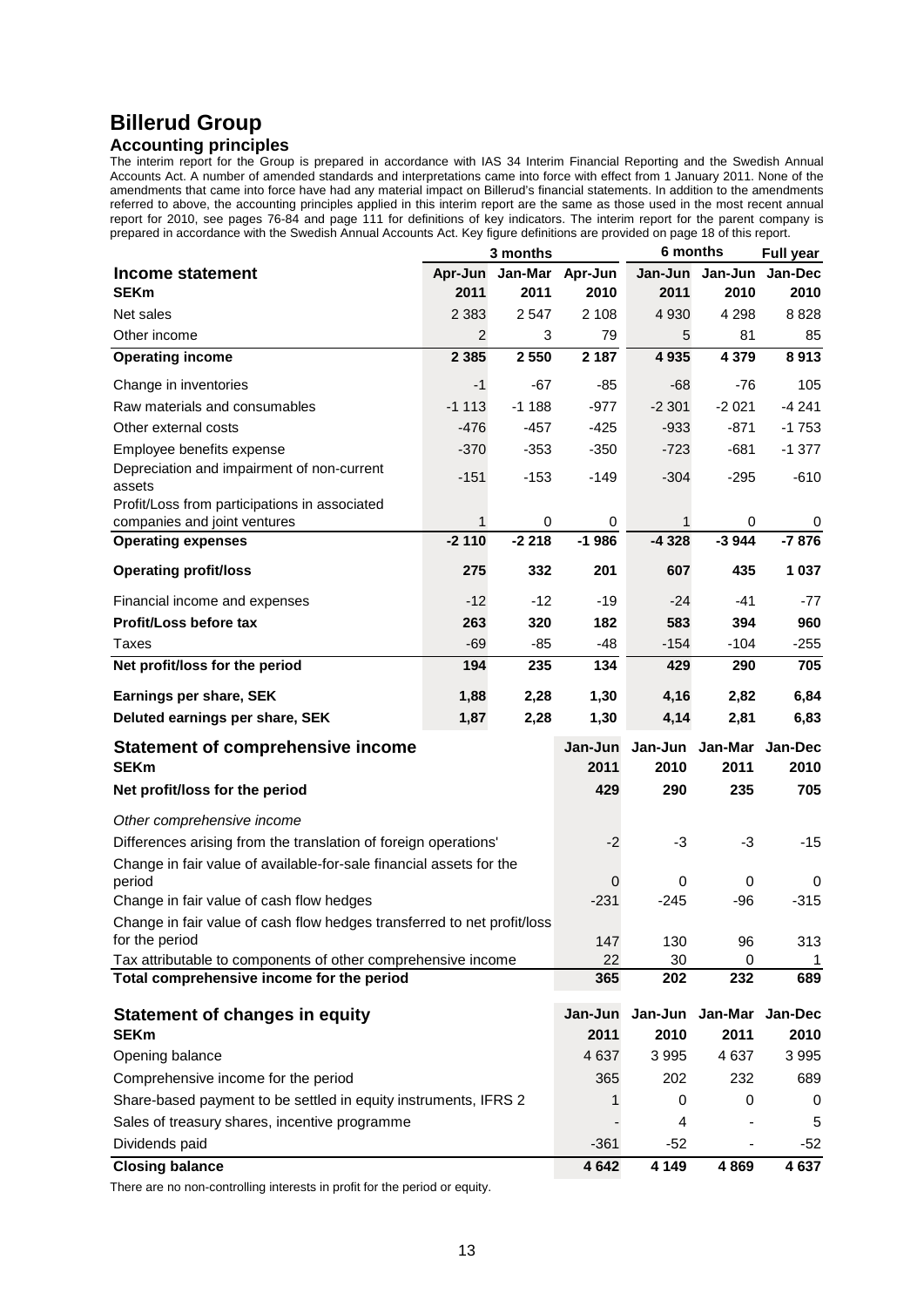| <b>Balance sheet</b><br><b>SEKm</b>                       |                  | 30 Jun<br>2011 | 30 Jun<br>2010 | 31 Mar<br>2011 | 31 Dec<br>2010 |
|-----------------------------------------------------------|------------------|----------------|----------------|----------------|----------------|
| Non-current assets                                        |                  | 5468           | 5 5 0 7        | 5458           | 5 5 3 1        |
| Inventories                                               |                  | 1 0 8 6        | 927            | 1 1 4 5        | 1 0 7 0        |
| Accounts receivable                                       |                  | 1 5 8 4        | 1 3 2 2        | 1586           | 1412           |
| Other current assets                                      |                  | 348            | 417            | 588            | 447            |
| Cash and cash equivalents                                 |                  | 597            | 422            | 650            | 740            |
| <b>Total assets</b>                                       |                  | 9083           | 8595           | 9427           | 9 200          |
| <b>Shareholders' equity</b>                               |                  | 4642           | 4 1 4 9        | 4869           | 4 6 3 7        |
| Interest-bearing liabilities                              |                  | 793            | 1 1 1 2        | 794            | 798            |
| Provisions for pensions                                   |                  | 212            | 198            | 210            | 207            |
| Other provisions                                          |                  | 28             | 27             | 28             | 27             |
| Deferred tax liabilities                                  |                  | 1 4 1 5        | 1 3 5 9        | 1 4 3 4        | 1 4 3 4        |
| <b>Total non-current liabilities</b>                      |                  | 2 4 4 8        | 2696           | 2 4 6 6        | 2466           |
| Interest-bearing liabilities                              |                  | 150            | 100            | 150            | 150            |
| Accounts payables                                         |                  | 1 0 6 0        | 926            | 970            | 1 1 5 7        |
| Other liabilities and provisions                          |                  | 783            | 724            | 972            | 790            |
| <b>Total current liabilities</b>                          |                  | 1993           | 1750           | 2 0 9 2        | 2 0 9 7        |
| <b>Total equity and liabilities</b>                       |                  | 9083           | 8 5 9 5        | 9427           | 9 200          |
| <b>Statement of cash flow</b>                             | Apr-Jun          | Jan-Mar        | Jan-Jun        | Jan-Jun        | Jan-Dec        |
| <b>SEKm</b>                                               | 2011             | 2011           | 2011           | 2010           | 2010           |
| Operating surplus, etc. <sup>1)</sup>                     | 421              | 481            | 902            | 625            | 1 6 2 5        |
| Change in working capital, etc.                           | 57               | $-301$         | $-244$         | -99            | -147           |
| Net financial items, taxes, etc.                          | $-10$            | $-181$         | $-191$         | $-58$          | -85            |
| Cash flow from operating activities                       | 468              | $-1$           | 467            | 468            | 1 3 9 3        |
| Investments in property, plant and equipment              | $-129$           | $-83$          | $-212$         | $-137$         | $-334$         |
| Acquisition of financial assets                           | $-31$            |                | $-31$          | $-110$         | $-261$         |
| Disposal of property, plant and equipment                 | $\boldsymbol{0}$ | 1              | 1              | 0              | 3              |
| Cash flow from investing activities                       | $-160$           | $-82$          | $-242$         | $-247$         | -592           |
| Change in interest-bearing liabilities                    | $-2$             | -5             | -7             | $-566$         | -820           |
| Dividend                                                  | $-361$           |                | $-361$         | $-52$          | $-52$          |
| Sale of treasury shares, incentive programme              |                  |                |                | 4              | 5              |
| Cash flow from financing activities                       | $-363$           | -5             | $-368$         | $-614$         | $-867$         |
| Total cash flow (=change in cash and cash<br>equivalents) | $-55$            | -88            | $-143$         | $-393$         | -66            |
| Cash and cash equivalents at start of period              | 650              | 740            | 740            | 818            | 818            |
|                                                           |                  |                |                |                |                |
| Translation differences in cash and cash equivalents      | $\mathbf{2}$     | $-2$           | 0              | $-3$           | $-12$          |

1) The amount for the period January - June 2011 includes operating profit of SEK 607 million, reversed depreciation SEK 304 million, increase in pension liabilities SEK 1 million and net of produced and sold electricity certificates and sold emission rights SEK -10 million. The amount for the period January - June 2010 includes operating profit SEK 435 million, reversed depreciation SEK 295 million, net of produced and sold electricity certificates and sold emission rights SEK -28 million and compensation from the Confederation of Swedish Enterprise SEK -77 million.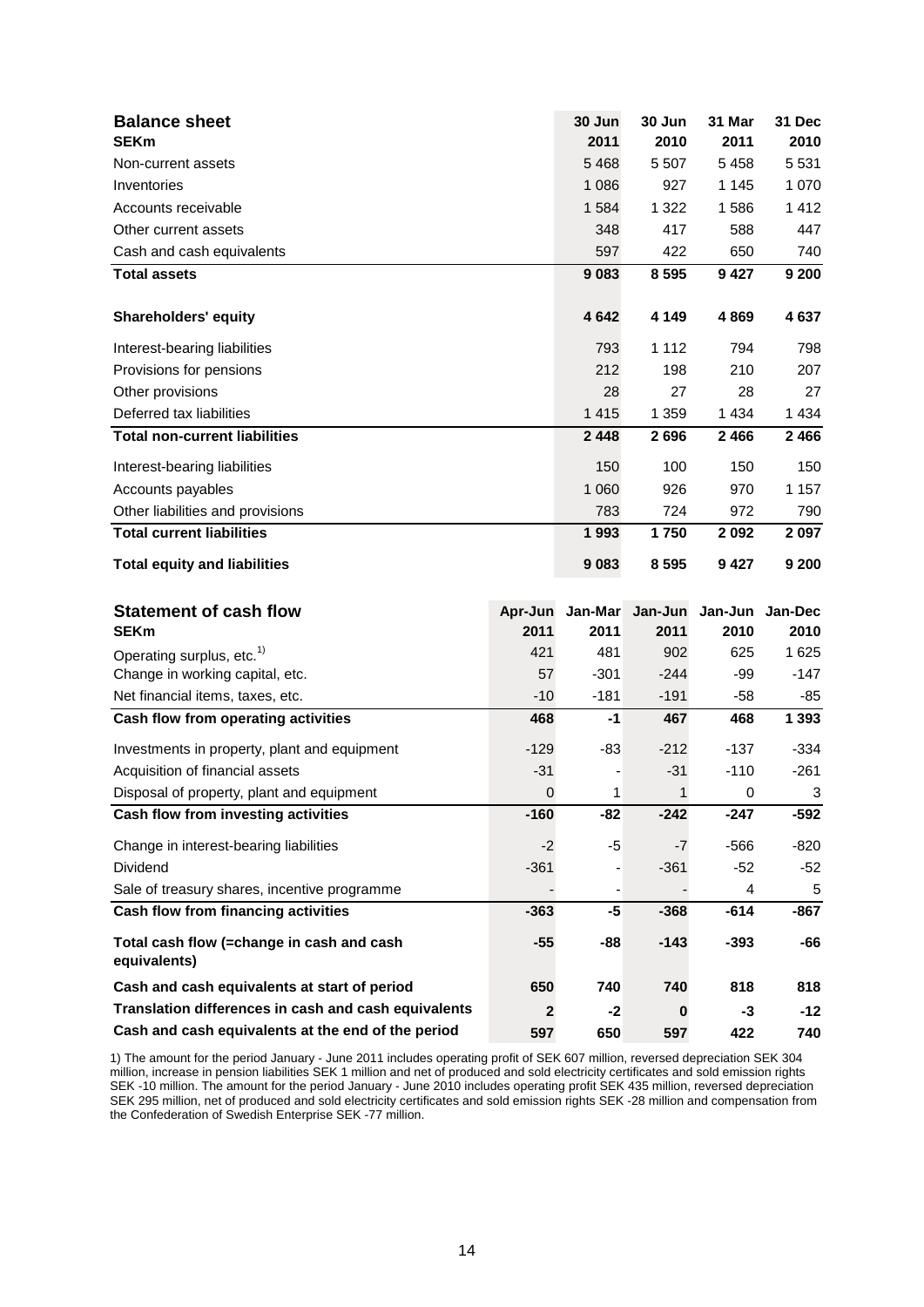| <b>Key figures</b>                                 | Jan-Jun<br>2011 | 2010    | Jan-Jun Jan-Mar Jan-Dec<br>2011 | 2010    |
|----------------------------------------------------|-----------------|---------|---------------------------------|---------|
| Margins                                            |                 |         |                                 |         |
| Gross margin, %                                    | 18              | 17      | 19                              | 19      |
| Operating margin, %                                | 12              | 10      | 13                              | 12      |
| Return (rolling 12 months)                         |                 |         |                                 |         |
| Return on capital employed, %                      | 24              | 14      | 23                              | 21      |
| Return on total capital, %                         | 13              | 8       | 13                              | 12      |
| Return on equity, %                                | 19              | 13      | 18                              | 17      |
| Return on equity after dilution, %                 | 19              | 13      | 18                              | 17      |
| Capital structure at end of period                 |                 |         |                                 |         |
| Capital employed, SEKm                             | 4 9 0 9         | 5 1 3 7 | 5 1 1 3                         | 4792    |
| Equity, SEKm                                       | 4 6 4 2         | 4 1 4 9 | 4 8 6 9                         | 4637    |
| Interest-bearing net debt, SEKm                    | 267             | 877     | 244                             | 155     |
| Net debt/equity ratio, multiple                    | 0,06            | 0,21    | 0,05                            | 0,03    |
| Net debt/equity ratio after dilution, multiple     | 0,06            | 0,21    | 0,05                            | 0,03    |
| Equity ratio, %                                    | 51              | 48      | 52                              | 50      |
| Equity ratio after dilution, %                     | 51              | 48      | 52                              | 50      |
| Per share $\frac{1}{2}$                            |                 |         |                                 |         |
| Earnings per share, SEK                            | 4,16            | 2,82    | 2,28                            | 6,84    |
| Average number of shares, thousands                | 103 114         | 103 019 | 103 114                         | 103 062 |
| Earnings per share after dilution, SEK             | 4,14            | 2,81    | 2,28                            | 6,83    |
| Average number of shares after dilution, thousands | 103 406         | 103 210 | 103 306                         | 103 254 |
| Cash flow from operating activities per share, SEK | 4,53            | 4,54    | $-0,01$                         | 13,52   |
| Operating cash flow per share, SEK                 | 2,48            | 3,22    | $-0,80$                         | 10,30   |
| Per share at end of period $\frac{1}{2}$           |                 |         |                                 |         |
| Equity per share, SEK                              | 45,02           | 40,24   | 47,22                           | 44,97   |
| Number of share, thousands                         | 103 114         | 103 100 | 103 114                         | 103 114 |
| Equity per share after dilution, SEK               | 44,89           | 40,17   | 47,13                           | 44,88   |
| Number of share, thousands                         | 103 406         | 103 292 | 103 306                         | 103 306 |
| Gross investments, SEKm                            | 212             | 137     | 83                              | 334     |
| Business combinations, SEKm                        |                 |         |                                 |         |
| Average number of employees                        | 2 2 6 4         | 2 2 2 6 | 2 2 0 2                         | 2 2 4 0 |

| <b>Quarterly key figures</b>                                             | 2011  |         |                                                                 | 2010  |       |       | 2009  |       |
|--------------------------------------------------------------------------|-------|---------|-----------------------------------------------------------------|-------|-------|-------|-------|-------|
|                                                                          |       |         | Apr-Jun Jan-Mar Oct-Dec Jul-Sep Apr-Jun Jan-Mar Oct-Dec Jul-Sep |       |       |       |       |       |
| Earnings per share, $SEK^{1}$<br>Cash flow from operating activities per | 1.88  | 2.28    | 2.19                                                            | 1.84  | 1.30  | 1.52  | 1.55  | 0.48  |
| share, SEK <sup>1)</sup>                                                 | 4.54  | $-0.01$ | 4.49                                                            | 4.49  | 2.01  | 2.53  | 3.53  | 6.09  |
| Return on capital employed, %                                            | 6     |         |                                                                 | 6     | 4     | 5     | 4     |       |
| Return on equity, %                                                      | 4     | 5       | 5                                                               | 4     |       | 4     | 4     |       |
| Equity per share, $SEK^{1}$                                              | 45.02 | 47.22   | 44.97                                                           | 42.72 | 40.24 | 39.89 | 38.80 | 37.96 |

1) Historic figures recalculated taking the rights issue in September 2009 into account.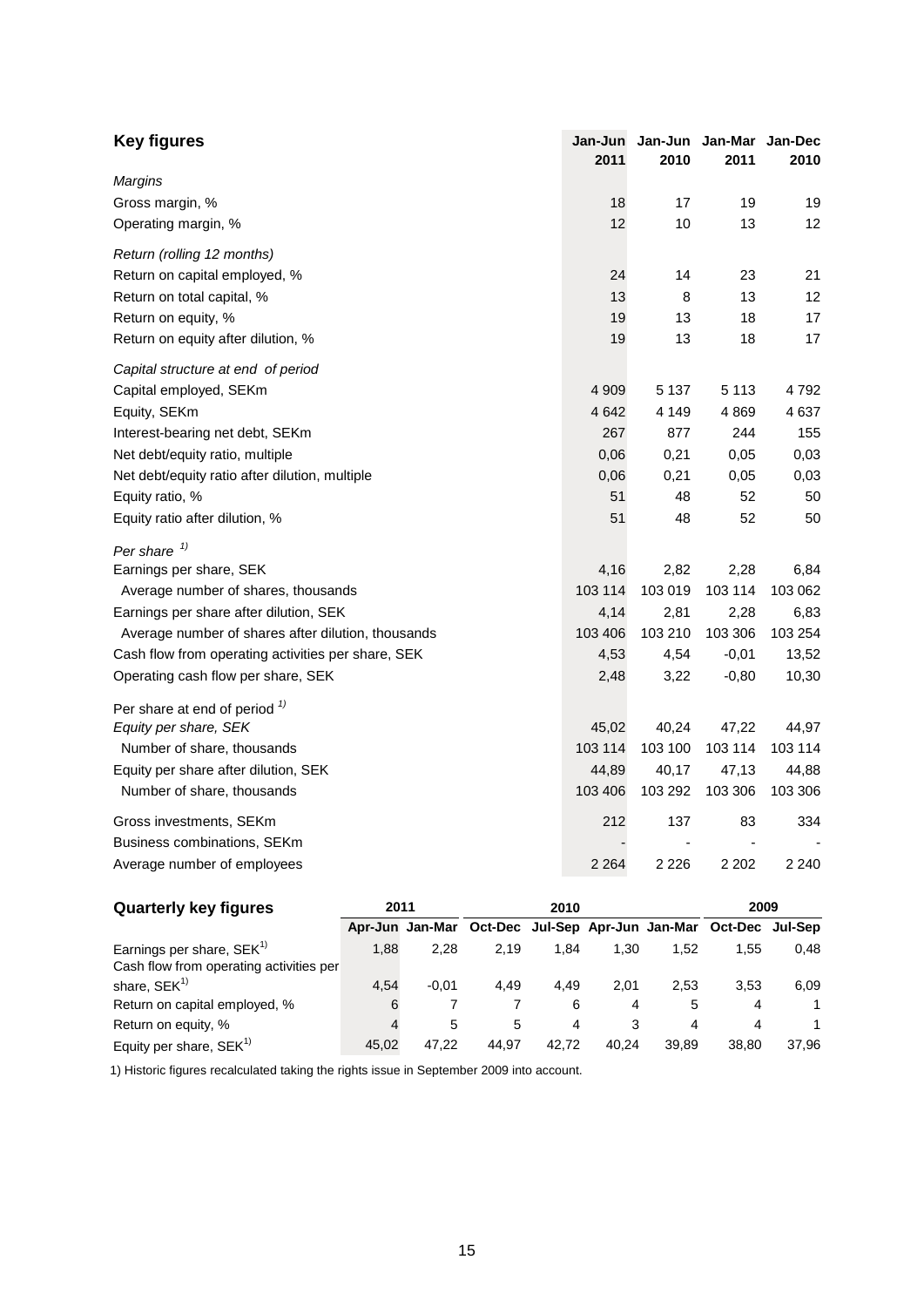# **Parent company**

|                                                 | 3 months |         | 6 months | <b>Full year</b> |               |
|-------------------------------------------------|----------|---------|----------|------------------|---------------|
| <b>Summarised income statement</b>              | Apr-Jun  | Apr-Jun | Jan-Jun  | Jan-Jun          | Jan-Dec       |
| <b>SEKm</b>                                     | 2011     | 2010    | 2011     | 2010             | 2010          |
| Operating income                                | 1 1 0 7  | 804     | 2 2 2 9  | 1789             | 3881          |
| Operating expenses                              | $-938$   | $-785$  | $-1868$  | $-1621$          | $-3356$       |
| <b>Operating profit/loss</b>                    | 169      | 19      | 361      | 168              | 525           |
| Financial income and expenses                   | $-3$     | $-21$   | -6       | $-41$            | $-61$         |
| Profit/Loss after financial income and expenses | 166      | $-2$    | 355      | 127              | 464           |
| Appropriations                                  |          |         |          |                  | 2 0 9 8       |
| Profit/loss before tax                          | 166      | $-2$    | 355      | 127              | 2562          |
| Taxes                                           | $-43$    | 0       | $-93$    | $-33$            | $-673$        |
| Net profit/loss for the period                  | 123      | $-2$    | 262      | 94               | 1889          |
|                                                 |          |         |          |                  |               |
| <b>Summarised balance sheet</b>                 |          |         | 30 Jun   | 30 Jun           | <b>31 Dec</b> |
| <b>SEKm</b>                                     |          |         | 2011     | 2010             | 2010          |
| Non-current assets                              |          |         | 4 1 0 8  | 4 0 8 7          | 4 146         |
| <b>Current assets</b>                           |          |         | 2618     | 2748             | 2927          |
| <b>Total assets</b>                             |          |         | 6726     | 6835             | 7073          |
| Shareholders' equity                            |          |         | 3816     | 2 2 7 4          | 3915          |
| Untaxed reserves                                |          |         |          | 2098             |               |
| Provisions                                      |          |         | 885      | 451              | 869           |
| Interest-bearing liabilities                    |          |         | 1 2 3 4  | 1 3 1 8          | 1 2 2 7       |
| Other liabilities                               |          |         | 791      | 694              | 1 0 6 2       |
| <b>Total equity and liabilities</b>             |          |         | 6726     | 6835             | 7073          |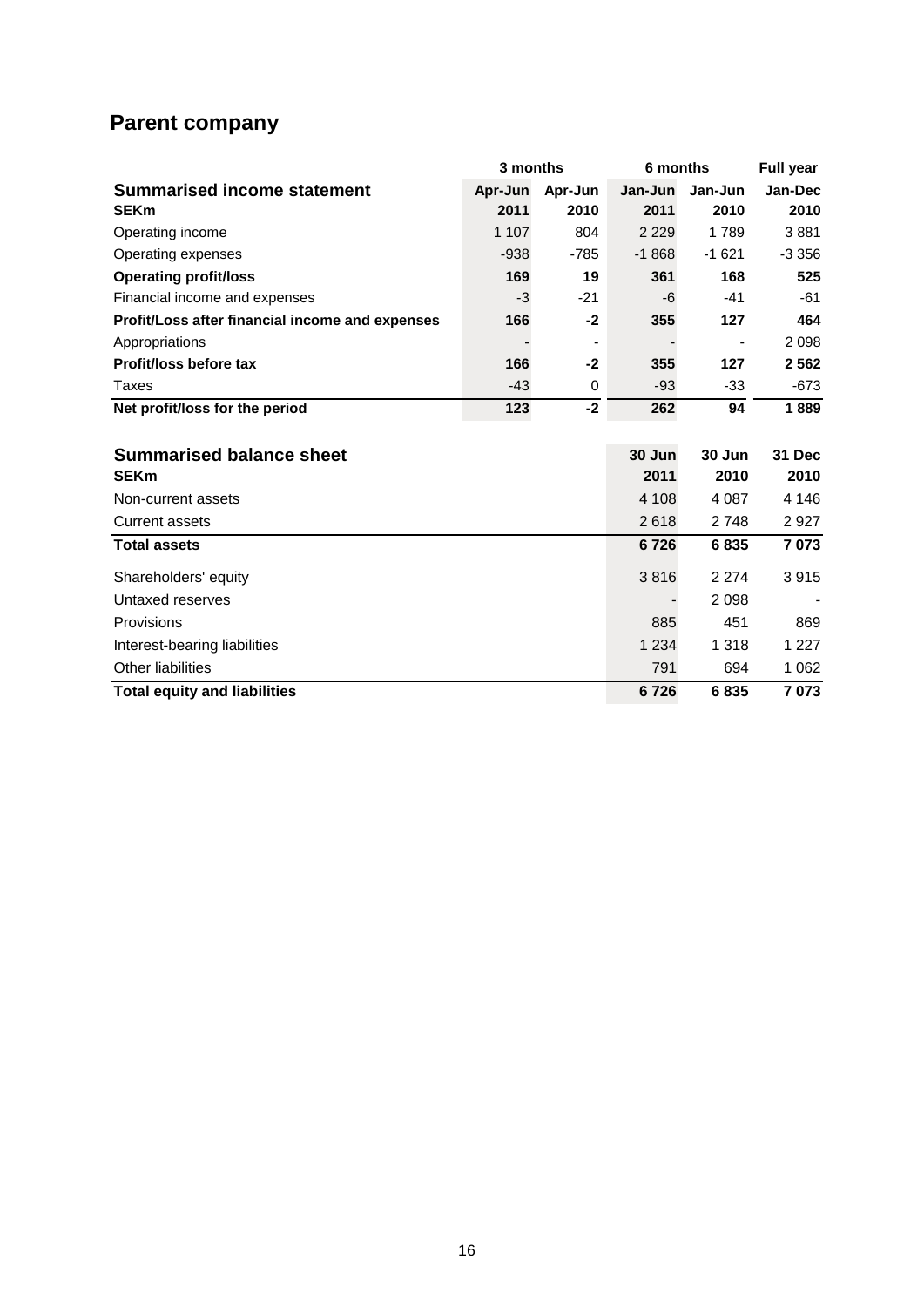# **Business areas**

Billerud's net sales and operating profit/loss by business area are presented below. The results of the business areas are reported excluding the effects of currency hedging and excluding the effect on profit/loss of remeasurement of trade receivables in foreign currency and currency effects in connection with payments. These effects are reported separately on the line Currency hedging, etc. The part of currency exposure relating to changes in invoicing rates is included in the business area's profit or loss.

# **Quarterly net sales per business area and for the Group**

|                              | 2011    |         |                                                                 | 2010    | 2009  |         |      |       |
|------------------------------|---------|---------|-----------------------------------------------------------------|---------|-------|---------|------|-------|
| <b>SEKm</b>                  |         |         | Apr-Jun Jan-Mar Oct-Dec Jul-Sep Apr-Jun Jan-Mar Oct-Dec Jul-Sep |         |       |         |      |       |
| Packaging & Speciality Paper | 1 0 7 9 | 1 217   | 1 020                                                           | 1085    | 1 009 | 1 0 5 2 | 953  | 965   |
| Packaging Boards             | 704     | 728     | 648                                                             | 649     | 518   | 613     | 557  | 565   |
| Market Pulp                  | 435     | 436     | 450                                                             | 452     | 445   | 384     | 380  | 325   |
| Currency hedging, etc.       | 90      | 78      | 54                                                              | -17     | 52    | 64      | 95   | $-12$ |
| Other and eliminations       | 75      | 88      | 107                                                             | 82      | 84    | 77      | 75   | 50    |
| <b>Total Group</b>           | 2 3 8 3 | 2 5 4 7 | 2 2 7 9                                                         | 2 2 5 1 | 2 108 | 2 1 9 0 | 2060 | 1893  |

# **Quarterly operating profit/loss per business area and for the Group**

|                              | 2011  |       | 2010  |       |       | 2009  |                                                                 |       |
|------------------------------|-------|-------|-------|-------|-------|-------|-----------------------------------------------------------------|-------|
| <b>SEKm</b>                  |       |       |       |       |       |       | Apr-Jun Jan-Mar Oct-Dec Jul-Sep Apr-Jun Jan-Mar Oct-Dec Jul-Sep |       |
| Packaging & Speciality Paper | 102   | 140   | 131   | 106   | 84    | 96    | 85                                                              | 74    |
| Packaging Boards             | 94    | 97    | 122   | 107   | $-14$ | 56    | 37                                                              | 68    |
| <b>Market Pulp</b>           | 20    | 38    | 53    | 92    | 100   | 31    | 8                                                               | -21   |
| Currency hedging, etc.       | 90    | 78    | 54    | $-17$ | 52    | 64    | 95                                                              | $-12$ |
| Other and eliminations       | $-31$ | $-21$ | $-34$ | $-12$ | $-21$ | $-13$ | 6                                                               | $-45$ |
| <b>Total Group</b>           | 275   | 332   | 326   | 276   | 201   | 234   | 231                                                             | 64    |

# **Quarterly operating margin per business area and for the Group**

|                              | 2011 |    | 2010                                                            | 2009 |    |  |  |                 |
|------------------------------|------|----|-----------------------------------------------------------------|------|----|--|--|-----------------|
| $\frac{0}{0}$                |      |    | Apr-Jun Jan-Mar Oct-Dec Jul-Sep Apr-Jun Jan-Mar Oct-Dec Jul-Sep |      |    |  |  |                 |
| Packaging & Speciality Paper |      | 12 | 13                                                              | 10   |    |  |  | 8               |
| Packaging Boards             | 13   | 13 | 19                                                              | 16   | -3 |  |  | 12 <sup>2</sup> |
| Market Pulp                  |      | 9  | 12                                                              | 20   | 22 |  |  | -6              |
| Group                        | 12   | 13 | 14                                                              | 12   | 10 |  |  |                 |

# **Quarterly sales volumes per business area**

|                              | 2011 |     |                                                                 | 2010 | 2009 |     |     |     |
|------------------------------|------|-----|-----------------------------------------------------------------|------|------|-----|-----|-----|
| ktonnes                      |      |     | Apr-Jun Jan-Mar Oct-Dec Jul-Sep Apr-Jun Jan-Mar Oct-Dec Jul-Sep |      |      |     |     |     |
| Packaging & Speciality Paper | 126  | 150 | 121                                                             | 133  | 132  | 138 | 128 | 130 |
| Packaging Boards             | 128  | 136 | 121                                                             | 125  | 106  | 130 | 126 | 123 |
| Market Pulp                  | 81   | 83  | 81                                                              | 74   | 71   | 75  | 82  | 75  |
| Total                        | 335  | 369 | 323                                                             | 332  | 309  | 343 | 336 | 328 |